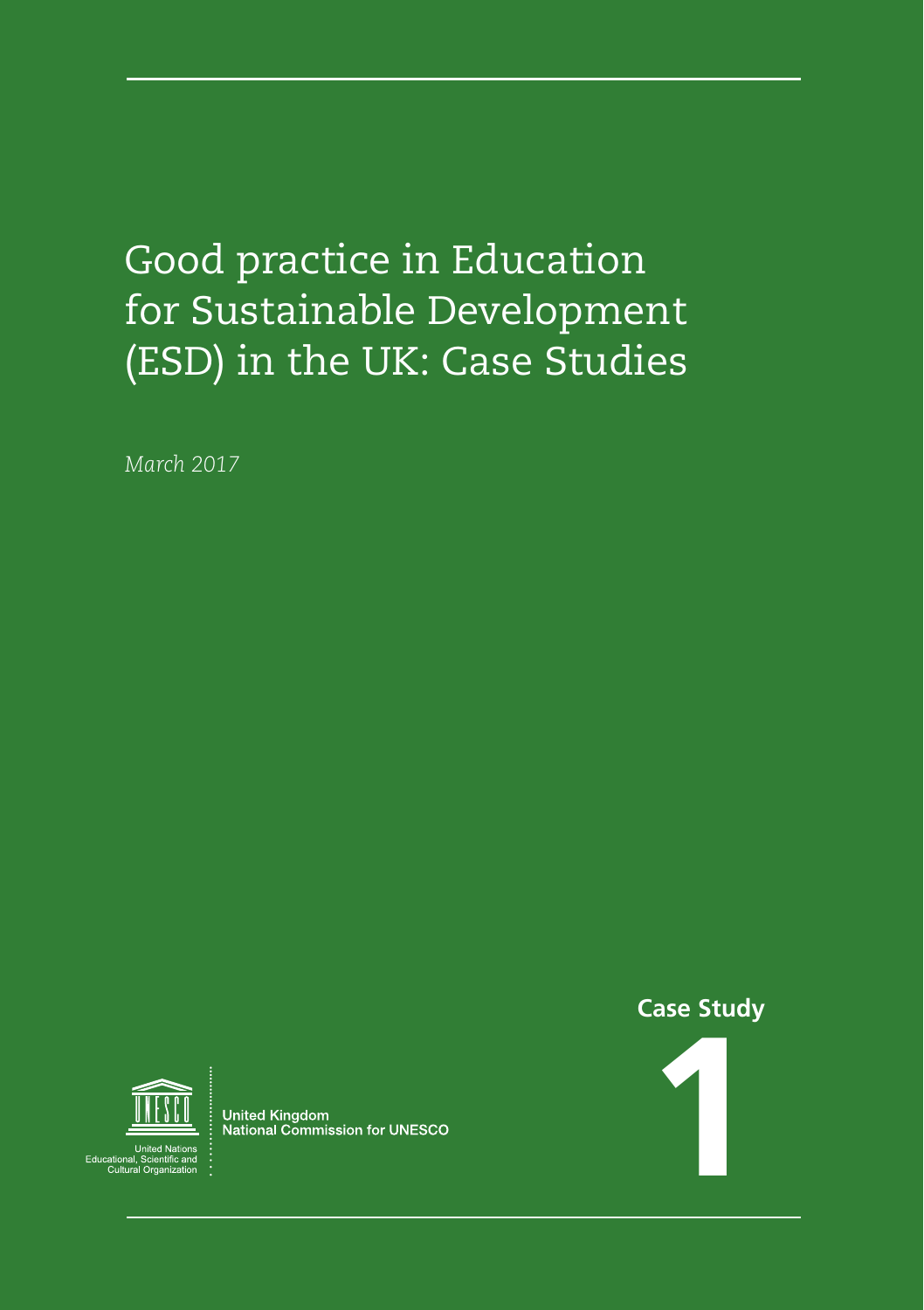Published by the UK National Commission for UNESCO March 2017

UK National Commission for UNESCO Secretariat 3 Whitehall Court London SW1A 2EL United Kingdom

+44 (0) 20 7766 3491 www.unesco.org.uk

Any part of this publication may be reproduced without permission but with acknowledgement.

Designed by Soapbox, www.soapbox.co.uk Typeset by Cambridge Publishing Management Limited, www.cambridgepm.co.uk

Copies: For additional copies, contact the UK National Commission Secretariat Copyright @ UK National Commission for UNESCO 2017

ISSN 2050-8212 (Print)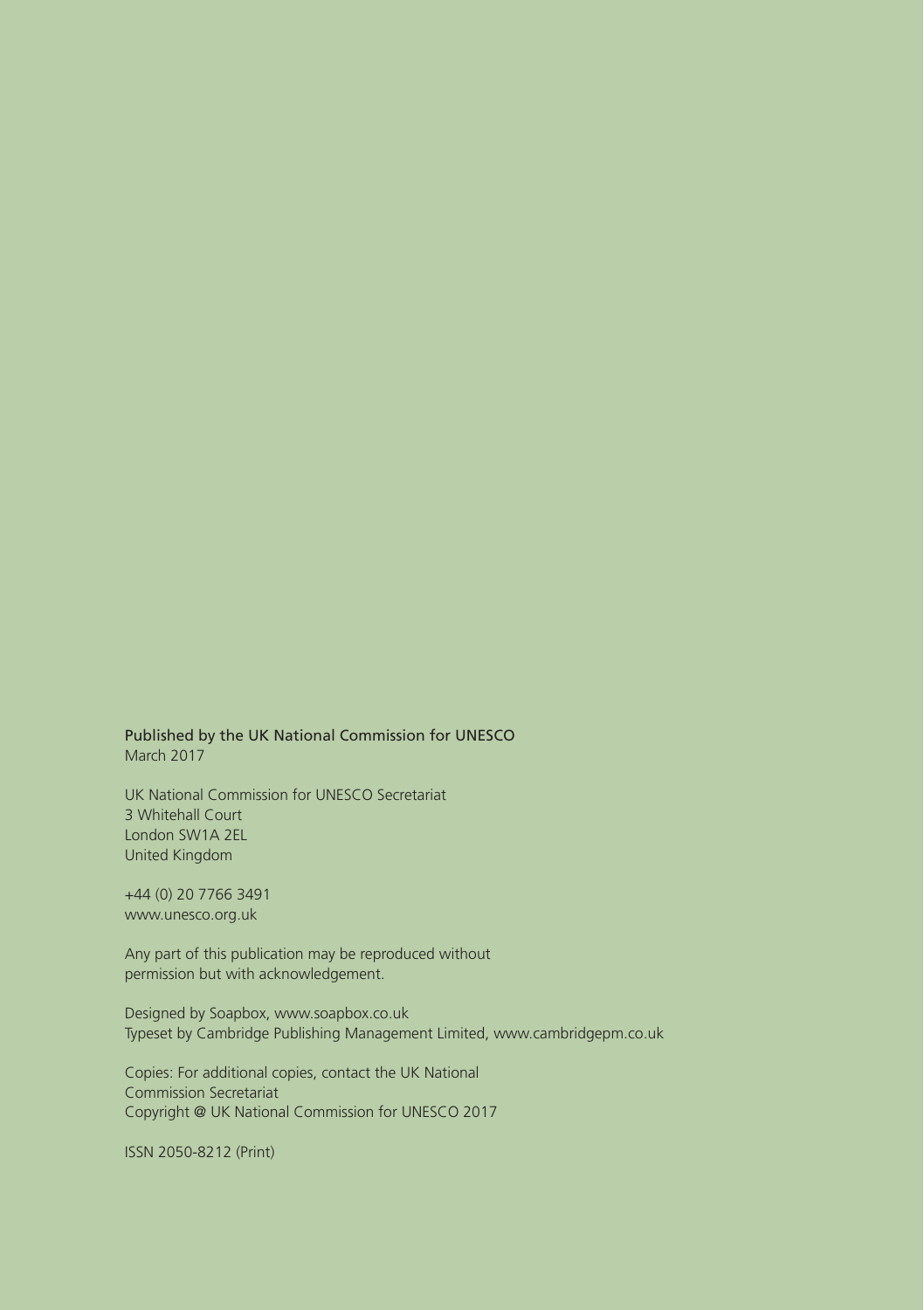# 1 / Introduction

Education for Sustainable Development (ESD) is described by UNESCO as enabling us to address present and future global challenges and create more sustainable and resilient societies by changing the way we think and act. This requires quality education and learning for sustainable development at all levels and in all social contexts.<sup>1</sup>

This report provides a series of case studies from across the UK that illustrates how ESD has been used to influence the people and communities involved. The studies are drawn from formal education, community engagement and the private sector.

Each case study provides a brief description of the activity and, where possible, draws lessons and identifies opportunities for scaling up the approach to a regional or national level.

1 Education for Sustainable Development.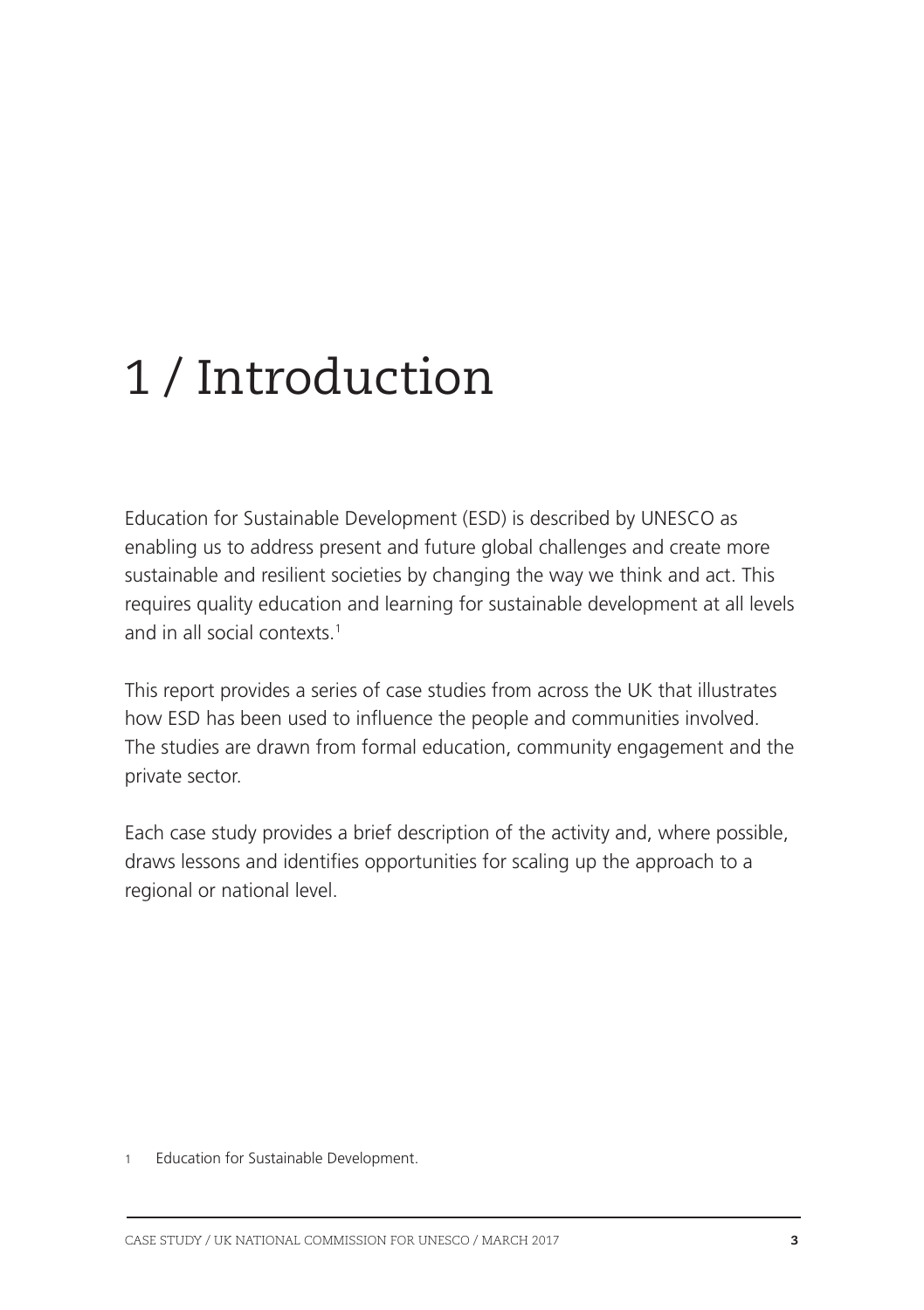# 2 / Background

In November 2014, UNESCO launched the Global Action Programme (GAP) on Education for Sustainable Development (ESD)<sup>2</sup>. The GAP follows the UN Decade on ESD and calls on Member States to:

#### **Generate and scale up action in all levels and areas of education and learning to accelerate progress towards sustainable development.**

The Global Action Programme seeks to:

- Reorient education and learning so that everyone has the opportunity to acquire the knowledge, skills, values and attitudes that empower them to contribute to sustainable development;
- Strengthen education and learning in all agendas, programmes and activities that promote sustainable development.<sup>3</sup>

In May 2016, government Ministers at the UN Environment Assembly endorsed the GAP with a Resolution calling for effective cooperation between the Environment Programme, UNESCO and other UN bodies to help ensure the GAP is effectively delivered.<sup>4</sup>

ESD has also been included as a target in the Sustainable Development Goals (SDGs), also known as the Global Goals, and is central to delivering many of the other 168 targets.

<sup>2</sup> Aichi-Nagoya Declaration on Education for Sustainable Development. November 2014.

<sup>3</sup> 37 C/57: Proposal for a Global Action Programme on Education for Sustainable Development as Follow-up to the United Nations Decade of Education for Sustainable Development (DESD) after 2014. November 2013.

<sup>4</sup> List of Resolutions adopted at UNEA-2. May 2016.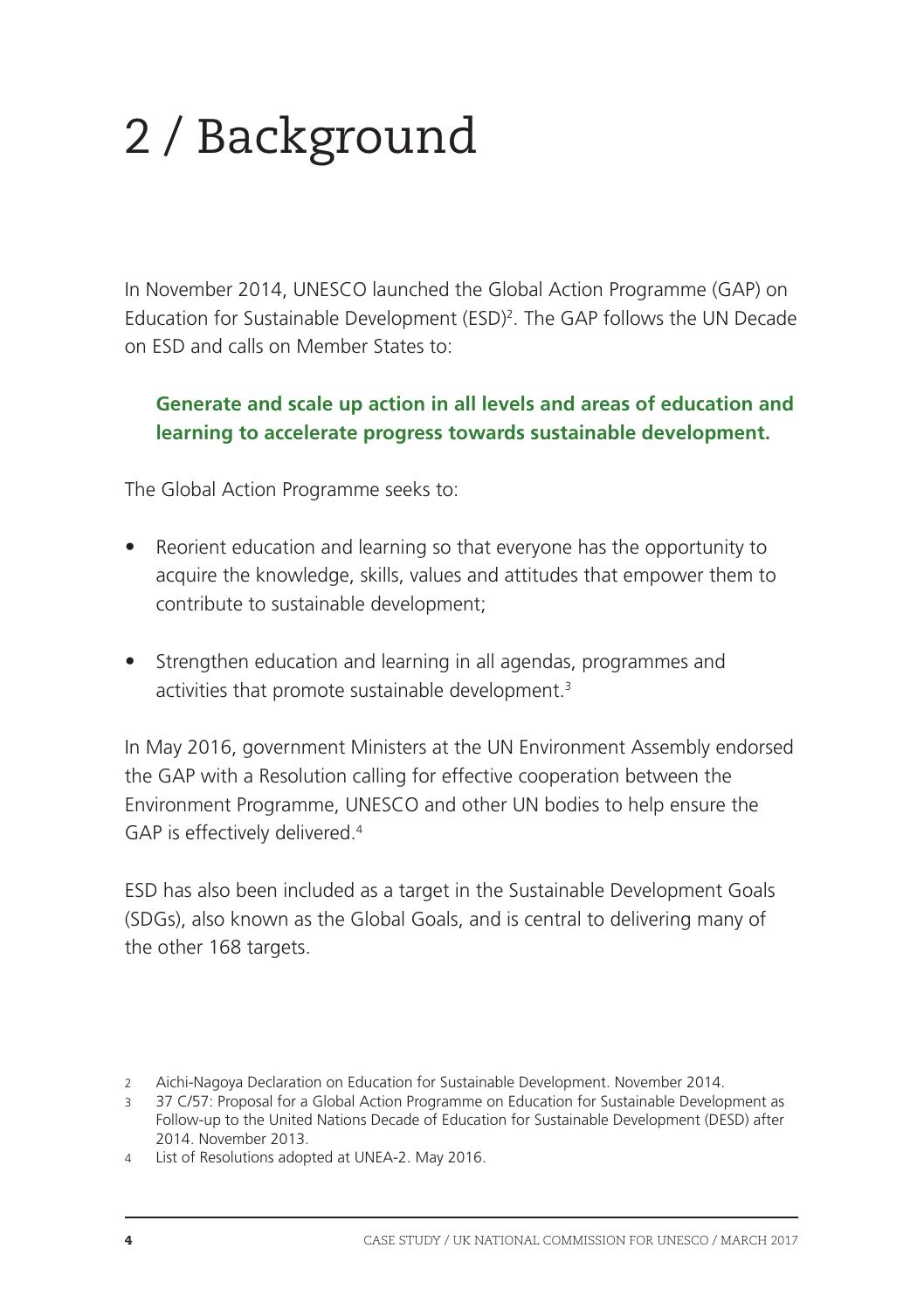*SDG Target 4.7: By 2030, ensure that all learners acquire the knowledge and skills needed to promote sustainable development, including, among others, through education for sustainable development and sustainable lifestyles, human rights, gender equality, promotion of a culture of peace and non-violence, global citizenship and appreciation of cultural diversity and of culture's contribution to sustainable development.*

This policy brief seeks to showcase good practice in ESD from across the UK. The case studies are offered as examples to the UNESCO Secretariat, other Member States and ESD practitioners of approaches to ESD which can be applied in different educational and social contexts.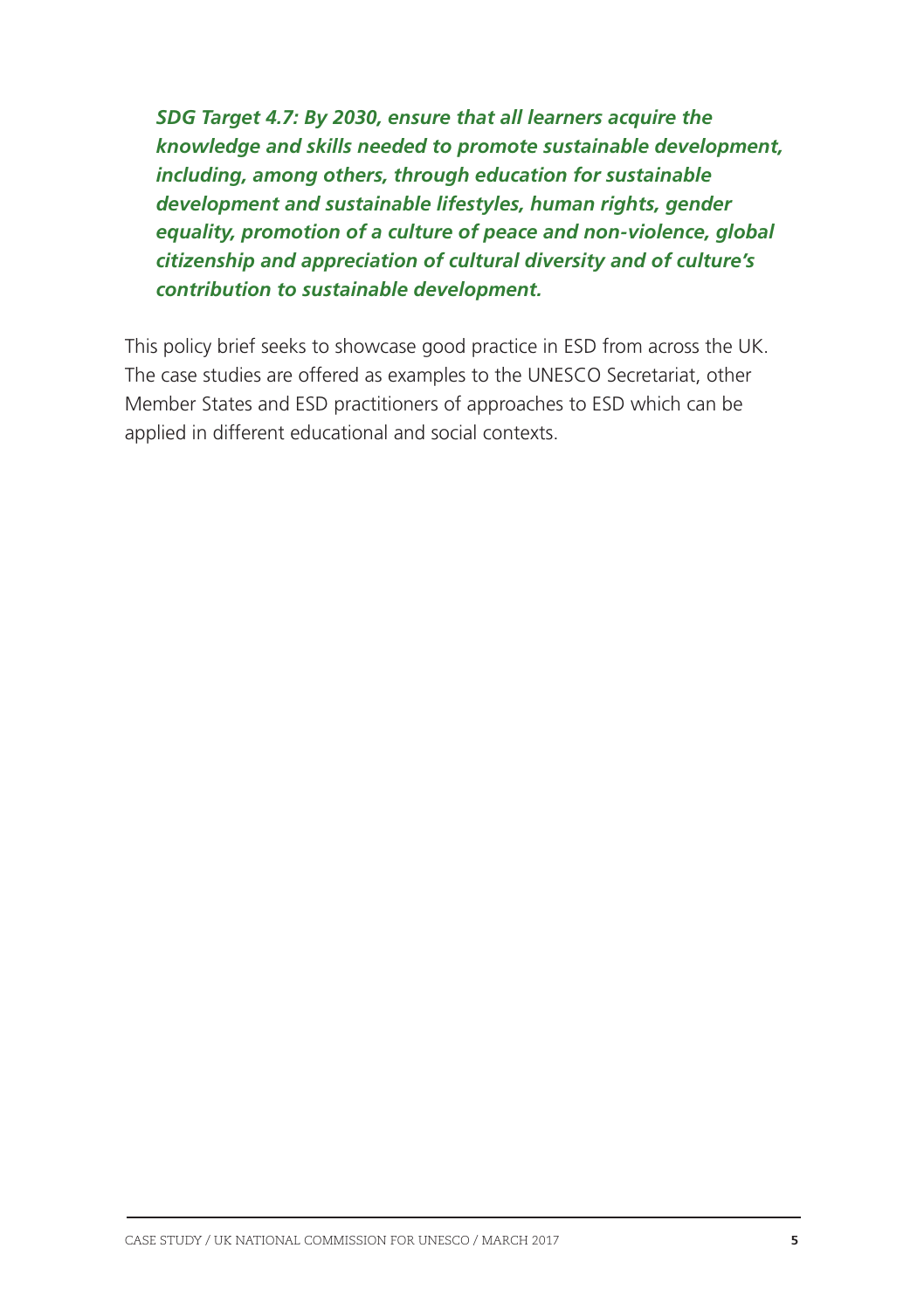# 3 / The Case Studies

The selected case studies cover a wide range of approaches to Education for Sustainable Development in a range of contexts:

- **Case Study 1** Engaging schools in sustainability: Eco-Schools, England
- **Case Study 2** Learning for sustainability and teacher training: The General Teaching Council for Scotland's professional standards
- **Case Study 3** Students as change agents: National Union of Students UK
- **Case Study 4** Institutional change programmes in higher education: the UK's Green Academy change programme
- **Case Study 5** International education through distance learning: the postgraduate Education for Sustainability programme at London South Bank University
- **Case Study 6** Disadvantage and ESD: Down to Earth Project in Wales; St James's Community Forum, Belfast
- **Case Study 7** Education business partnership and professional practice: Bulmer Foundation and Heineken
- **Case Study 8** Aligning Welsh business and sustainability: Cynnal Cymru-Sustain Wales

#### **Some general themes emerging from these case studies:**

• ESD requires long-term commitment. Change can be slow and programmes may need time to develop before their impact can be assessed.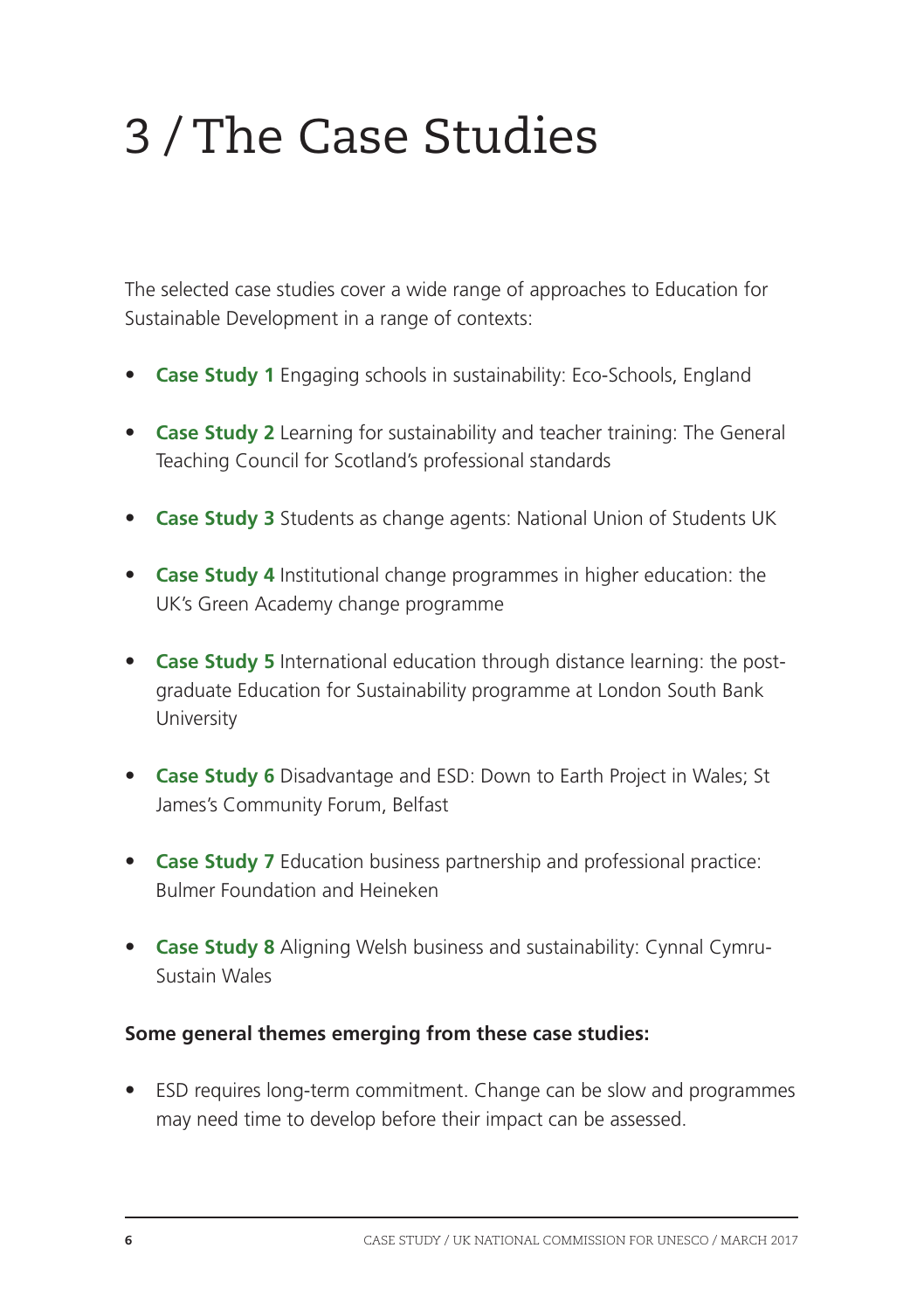- There is grassroots enthusiasm for ESD among many of the institutions, companies and communities involved. Schools, higher education institutions, local community groups and businesses can all engage in successful ESD programmes, often driven by people on the ground.
- ESD can play a key role in the delivery of many of the new SDGs. ESD is a tool for delivering practical change.
- ESD can take many forms, from a community-led regeneration project in a deprived area to a master's degree for future world leaders. This represents both a challenge and an opportunity for policy-makers seeking to develop coherent and effective ESD strategies.
- Changes in government priorities and support can have a significant effect on the success or otherwise of ESD programmes.
- ESD activities lend themselves to various forms of scaling up some could be adopted and promoted at a national level, others could be replicated in different local communities.

# **Case Study 1 / Engaging schools in sustainability: Eco-Schools, England**

#### **Introduction**

The Eco-Schools International Programme was launched in 1994 by the Foundation for Environmental Education (FEE) in response to the 1992 UN Conference on Environment and Development. Eco-Schools now exist in 53 countries around the world, involving more than 40,000 schools worldwide. The Programme is managed by the NGO *Keep Britain Tidy*.

England has the most Eco-Schools in the world: more than 70% of all schools in England are registered with the programme and just under half have achieved the initial 'Bronze Award'. The programme was initially fully-funded by UK government and from March 2015 completed its transition to having no state support. Funding now comes from a variety of sources including school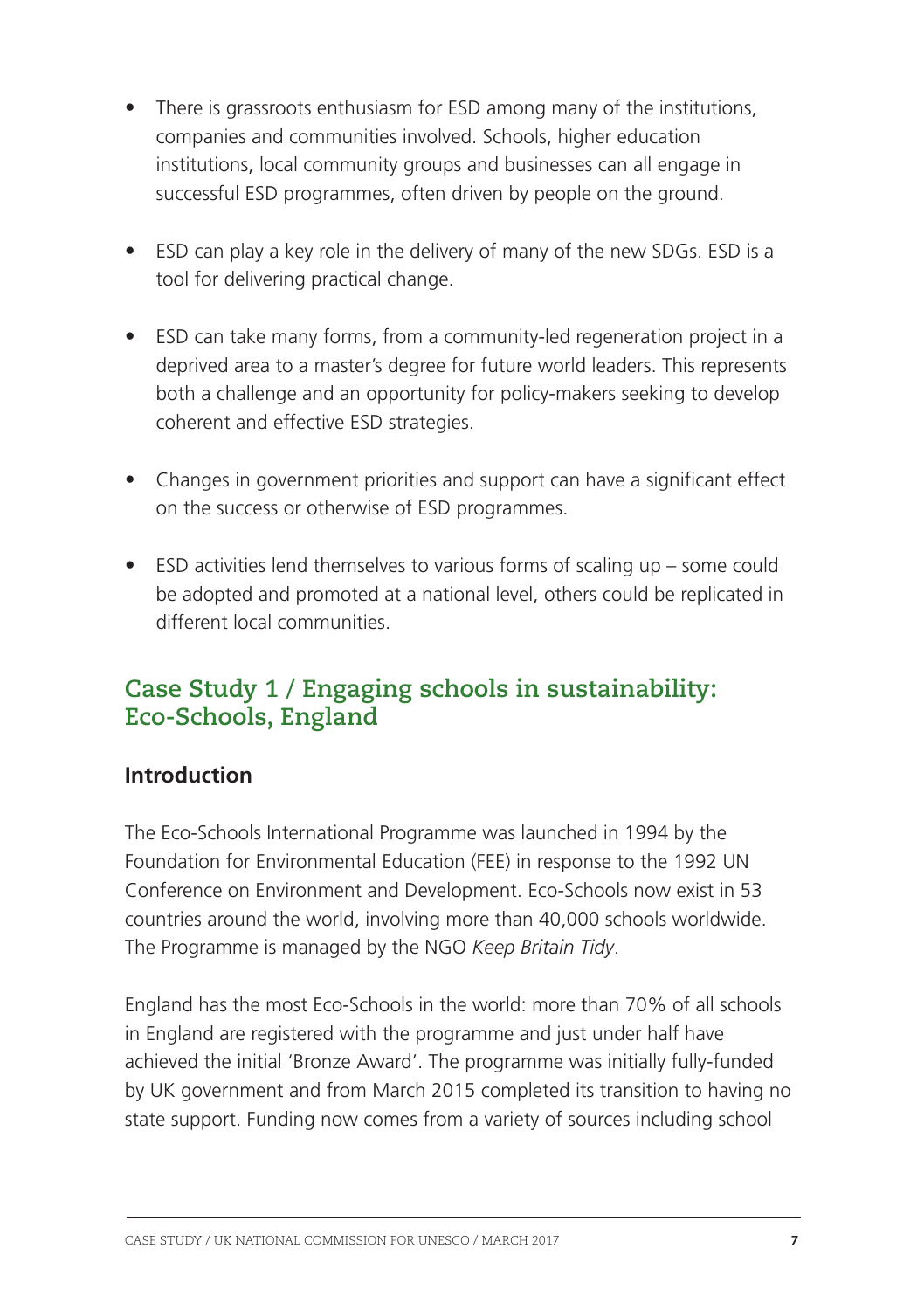assessment fees, paid-for training and commercial partnerships including a recent donation from a supermarket chain linked to the introduction of a 5p carrier bag charge.

#### **How the scheme works**

Participating schools must follow the Programme's "seven steps", beginning with registration and the formation of an Eco-Committee that is led by school children. The school works to embed good practice across nine themes such as Biodiversity, Water and Global Citizenship. As their work across the nine themes progresses, schools are awarded bronze, silver and ultimately Green Flag status.

An Eco-Schools "road show" introduces schools to the Programme's seven steps process. Schools that are interested in participating in the scheme are required to identify the top three attributes they think their pupils will develop through their involvement with the programme and how they, as educators, can contribute. The scheme acts as a learning programme for teachers and students and is not simply a tool for environmental management.

## **Impact**

- In 2013, an independent evaluation of the programme "found evidence of positive impacts on wellbeing, behaviour, motivation and cognitive skills that benefit the whole school community."
- All 12,144 participating schools that achieved at least the Bronze Award by 2015 have an Eco-Committee. This means that an estimated 120,000 children in England (about 12% of all the school children in England aged between five and eighteen) are members of some form of Eco-Committee.
- Schools judged to be 'good' (high performing) under the independent schools inspection system appear to make up a high proportion of Eco-Schools. However, there has not been any research to explore the strength of this correlation or demonstrate causality between these variables.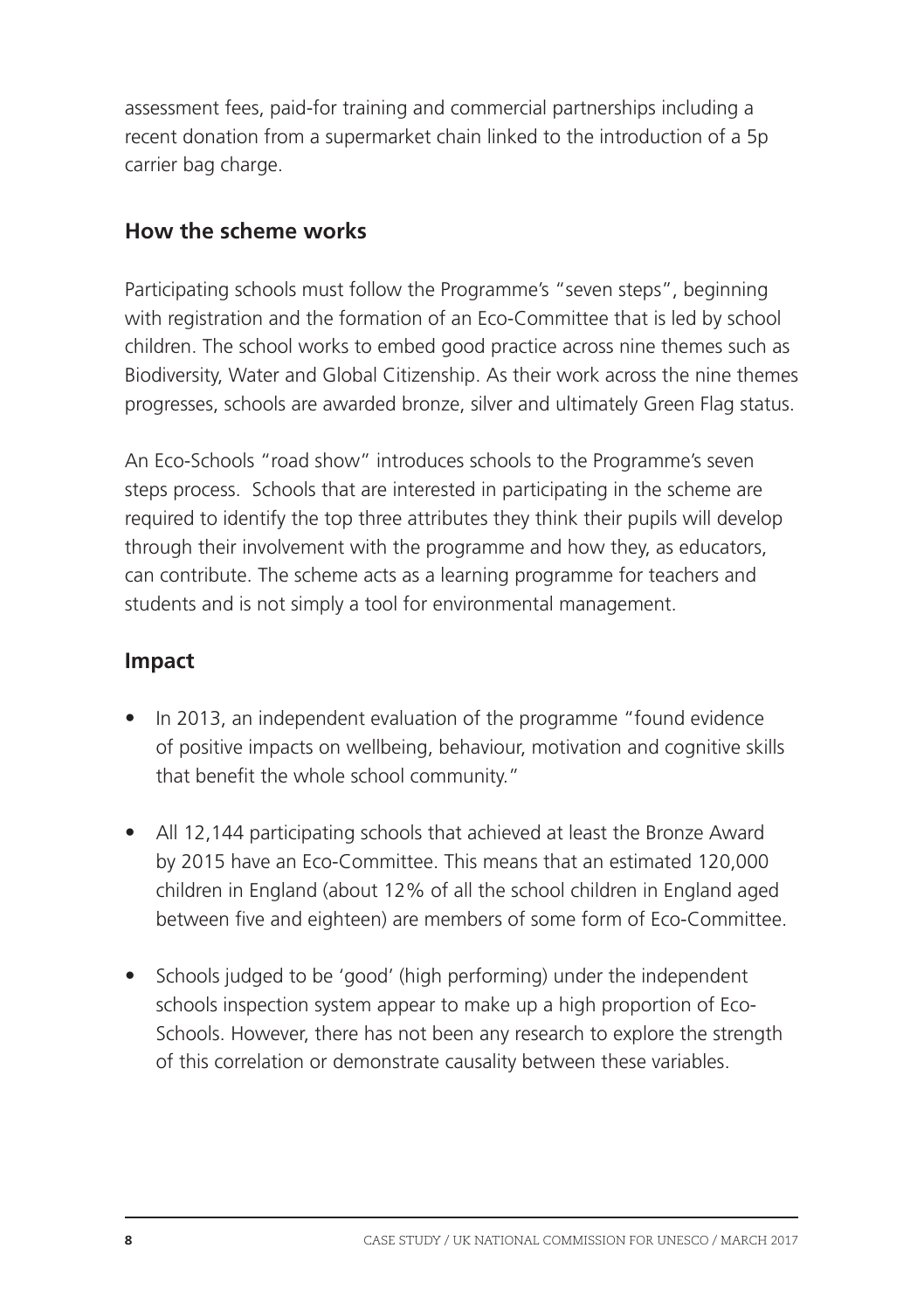There has been a slight reduction in the number of schools participating since the end of the Sustainable Schools initiative in 2010 and many schools and teachers have reported a desire to continue the initiative.

### **Conclusion**

The Eco-Schools Programme is popular amongst schools in England. The takeup is strong and the incentivised system of rewards effective within the school structure. Local authority backing may contribute to the effectiveness of these types of programmes. The increased freedom in the new National Curriculum may work in favour of Eco-Schools, allowing schools to build the scheme in to their work. Introducing a financial cost to schools for participating in the programme may inhibit take-up of this type of scheme.

An ethnographic case study of an Eco-Committee that ran as an afterschool club in a primary school revealed the potential for developing critical thinking, confidence, communication skills including digital and verbal skills, questioning authority and team work. A particularly striking feature of this club and others that were observed during this study is the informal set-up contextualized within the formal setting of the classroom. This set-up appears to disrupt the normal teacher-pupil hierarchy and may contribute to its potential for developing a wide range of attributes, according to context. This study highlights the role that such clubs play in the way that children develop as active citizens, and suggests that continuing support for programmes like Eco-Schools is important as they provide (both intentionally and unintentionally) opportunities for children learning to live sustainably as global citizens.

#### **Further reading**

- 1. Eco-Schools: http://www.eco-schools.org.uk
- 2. The 2013 Evaluation Report: http://www.eco-schools.org.uk/ AssetLibraryFiles/EcoSchools\_Report\_2013\_1183.pdf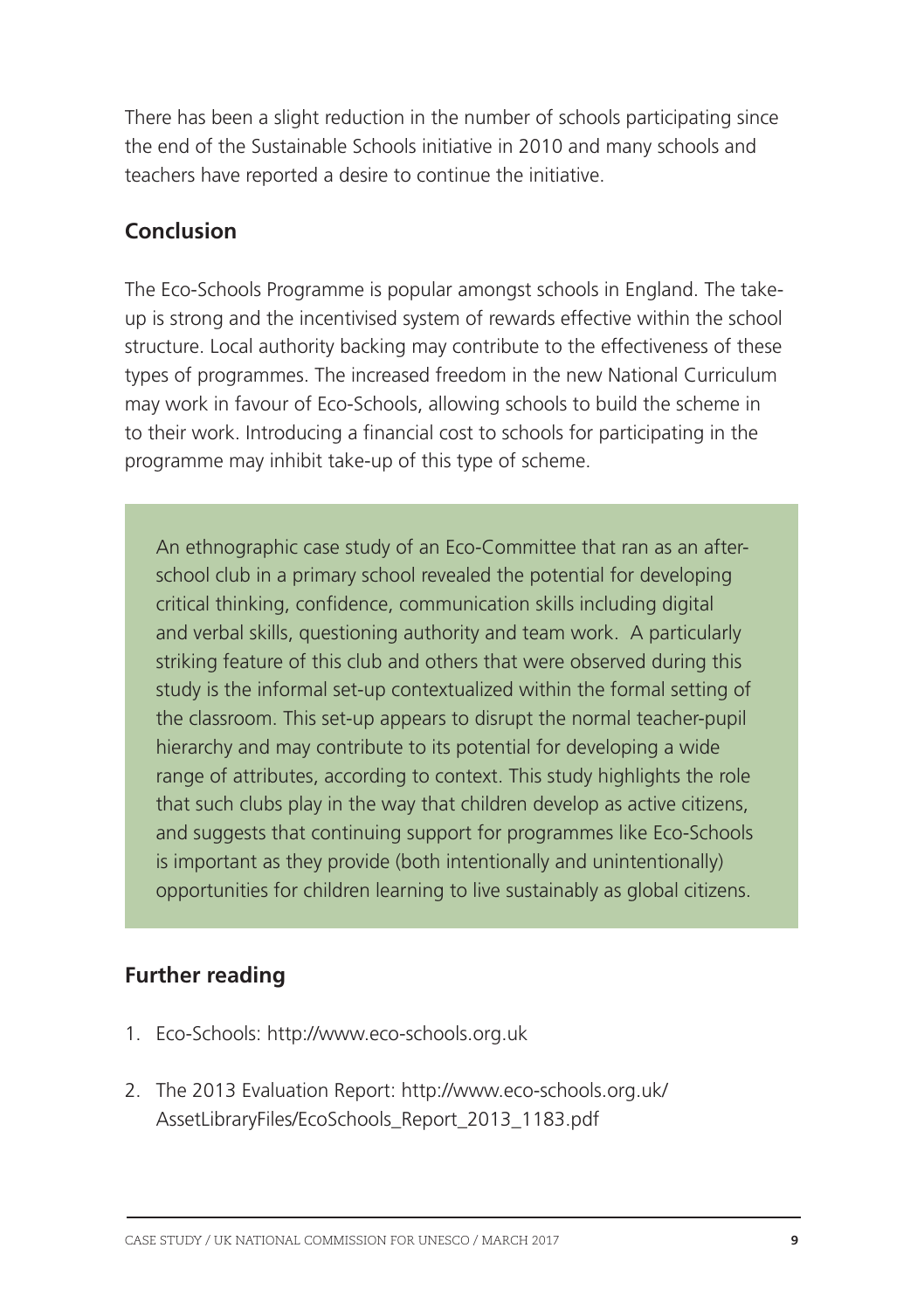# **Case Study 2 / Learning for sustainability and teacher training: The General Teaching Council for Scotland's professional standards**

#### **Introduction**

In 2013, the General Teaching Council for Scotland (GTCS) launched its revised Professional Standards which apply to all registered teachers in Scotland. The new standards embedded Learning for Sustainability in the criteria that all registered teachers and education professionals are expected to demonstrate throughout their careers.

The new standards were launched following the decision by the Scottish Government in 2012 to implement the recommendations of the 'Learning for Sustainability Ministerial Advisory Report' relating to the whole school experience of 3-18 year-olds. 'Learning for Sustainability' (LfS) in Scotland encompasses ESD, Global Citizenship and elements of Outdoor Learning. It includes four key commitments:

- 1. All learners should have an entitlement to Learning for Sustainability
- 2. Every practitioner, school and education leader should demonstrate Learning for Sustainability in their practice
- 3. Every school should have a whole school approach to Learning for Sustainability that is robust, demonstrable, evaluated and supported by leadership at all levels
- 4. School buildings, grounds and policies should support Learning for Sustainability

The formal process of embedding these recommendations continued until March 2016.

This suite of standards provides a framework for all teachers to examine, inform and continually develop their thinking and practice throughout their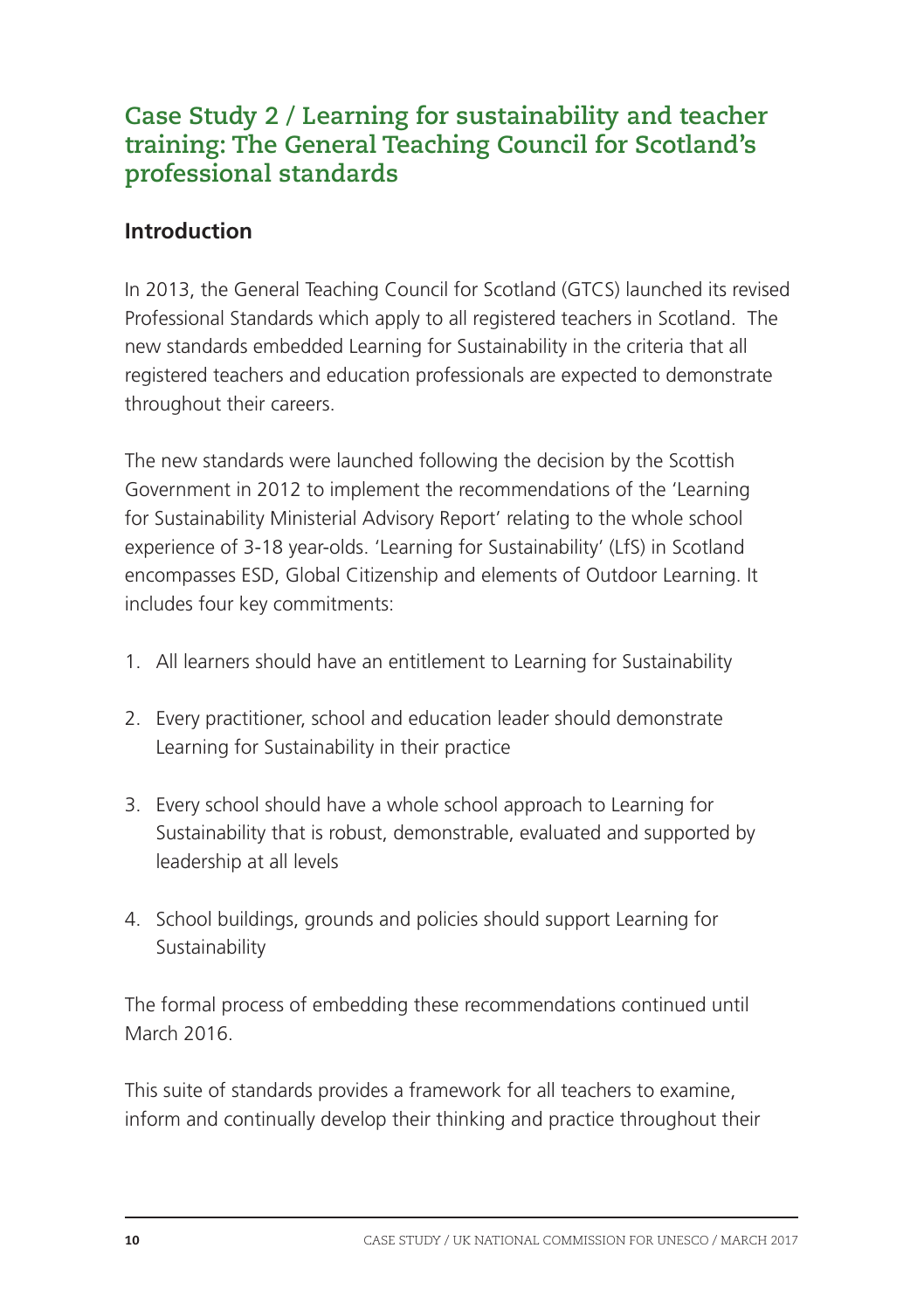professional career. The standards relate to "registration", "career-long professional learning" and "leadership and management". LfS is embedded throughout the Professional Values and Standards which all registered teachers/education professionals are expected to demonstrate in their practice irrespective of career stage.

#### **Impact**

- The integration of LfS into national education policy led to systemic change in Scotland. Previously LfS was often the work of committed individuals in schools or universities. There is now an obligation on every Local Authority, Teacher Education Provider, school and individual teacher to demonstrate LfS in their relevant educational contexts and it is a significant feature of the new general evaluation framework for schools *How Good is Our School?*<sup>5</sup>
- Teacher Education Programmes are accredited by the GTCS and must reflect the values and expectations within the Professional Standards Framework. An "audit tool" to ensure LfS features prominently, is currently being developed by the GTCS and Scotland's UN Centre for ESD.

#### **Conclusion**

Incorporating ESD into the professional requirements of teachers has been very effective in raising the importance and profile of ESD. However, this is a developmental process and it will take time for the full impact of these recent changes to become fully evident.

## **Learning for Sustainability Ministerial Implementation Group**

Scottish Ministers established a Ministerial LfS Implementation Group, working from September 2013 - March 2016. This brought together representatives of all the key educational bodies in Scotland. Through a mix of work within the group and by the agencies themselves, many

5 How good is our school? 4th Edition. August 2016.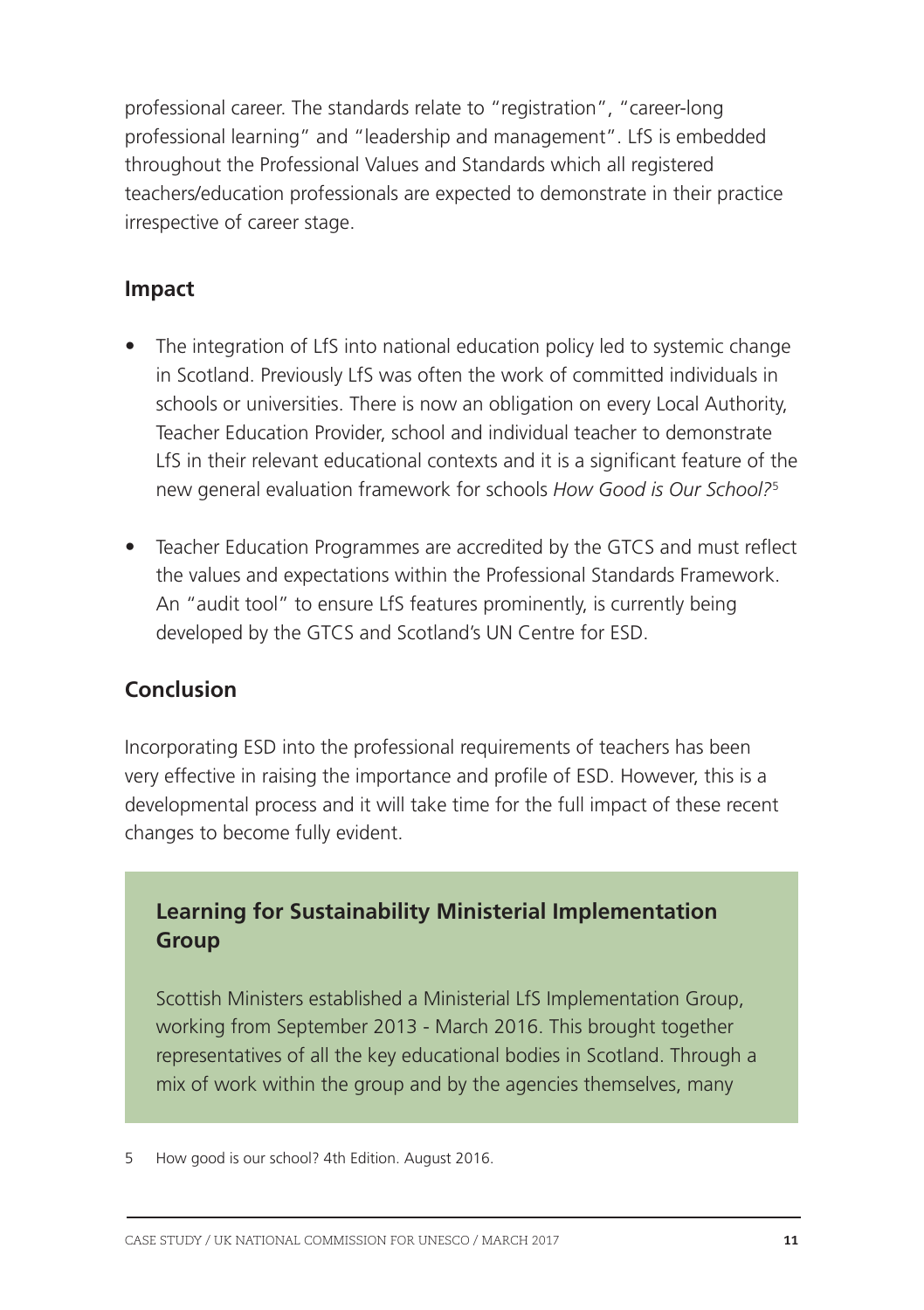aspects of the LfS implementation commitments have been fully or partially met. Embedding the four LfS principles into the professional expectations of teachers has been particularly effective. The input provided by Education Scotland and the United Nations University Regional Centre of Expertise in ESD for Scotland has been central to the process.

#### **Further Reading**

- 1. Learning for Sustainability (LfS) Ministerial Advisory Report 2012: http://www.scotland.gov.uk/Topics/Education/Schools/curriculum/ACE/ LearningforSustainability
- 2. General Teaching Council for Scotland: www.gtcs.org.uk
- 3. Education for Sustainable Development Policy in the United Kingdom: Current Status, Best Practice, and Opportunities for the Future: http://www.unesco.org.uk/publication/policy-brief-9-education-forsustainable-development-esd-in-the-uk-current-status-best-practice-andopportunities-for-the-future/
- 4. British Council Connecting Classrooms and LfS: Professional development for Scottish teachers from 2015 to 2018: http://www.ed.ac.uk/education/ professional-development/connecting-classrooms-learning-and-sustainability
- 5. Scotland's United Nations Recognised Centre of Expertise in ESD: http://learningforsustainabilityscotland.org/
- 6. Vision 2030+: Concluding Report of the LfS National Implementation Group: https://education.gov.scot/improvement/Documents/res1-vision-2030.pdf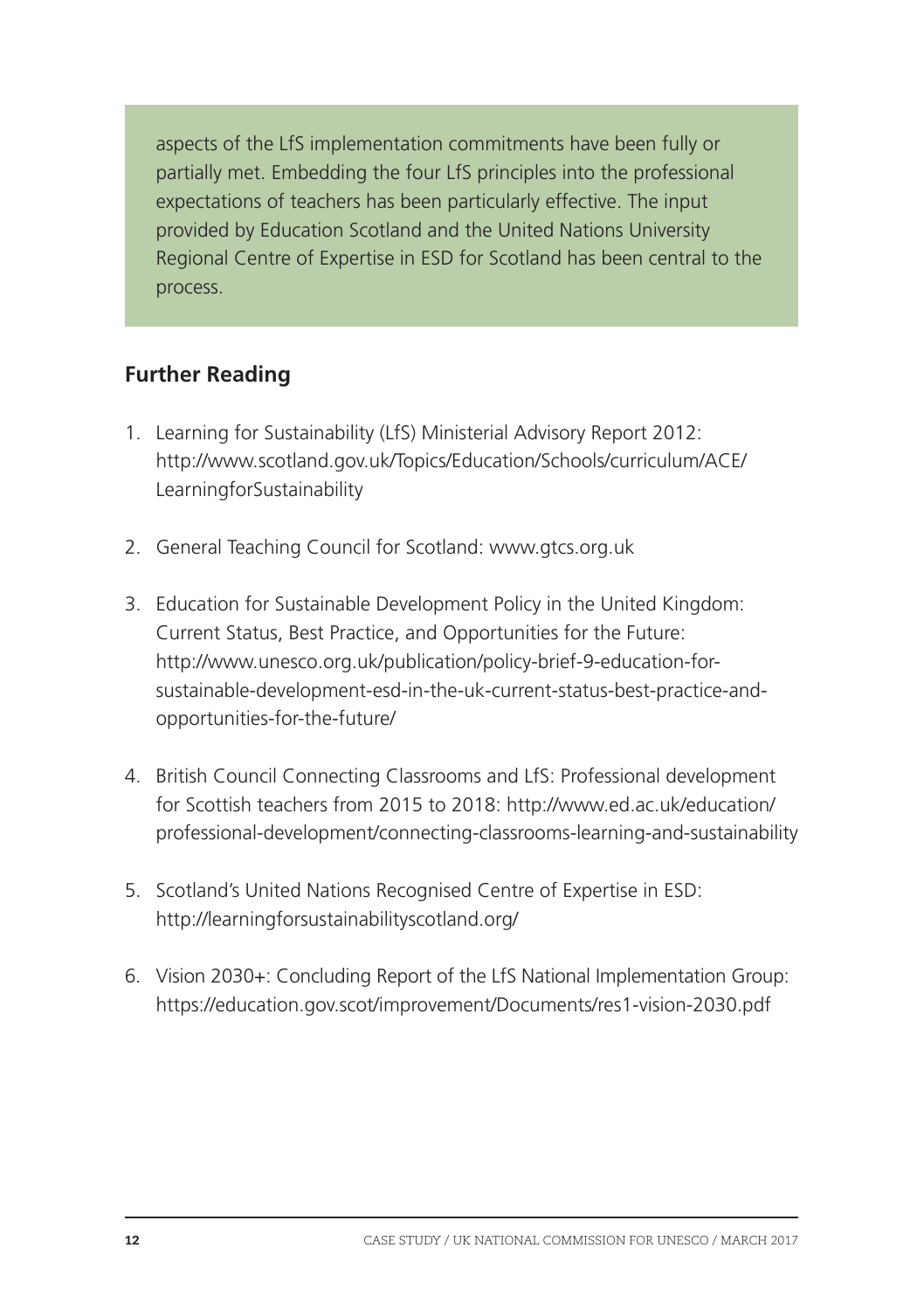# **Case Study 3 / Students as change agents: National Union of Students UK**

#### **Introduction**

The National Union of Students (NUS) is a confederation of around 600 institution-based students' unions in the UK, with devolved sub-groups in Northern Ireland, Scotland and Wales. It provides a national voice for students in UK universities and colleges, and helps students' unions to work effectively at improving the experience of all students. The charitable arm of NUS, NUS Charitable Services, seeks to drive improvement within students' unions, focussing on issues such as equality and diversity, strategic development, and sustainability. The NUS Department for Sustainability works on behaviour change, educational and institutional development programmes within and across universities and colleges.

#### **Activities**

Over time, behaviour-change activities have evolved into more ambitious institution-wide and national activities. Some of these activities include:

**Green Impact:** begun 10 years ago, this initiative seeks to help students' unions to 'green' their campuses, curriculums and communities. The NUS project team deliver bespoke workshops and training to equip and inspire students, students' union officers, staff, academics and volunteers to make their workplace 'greener' while generating economic savings and social benefits. 47 universities and colleges and 100 community organisations have become involved including local authorities, hospitals, businesses and GP surgeries. The scheme was awarded the UNESCO-Japan Prize in Education for Sustainable Development in 2016.

*Dissertations for Good***:** a matching service between academics and social causes to help generate social value from student research. This was piloted in 2014 and involved 3 new universities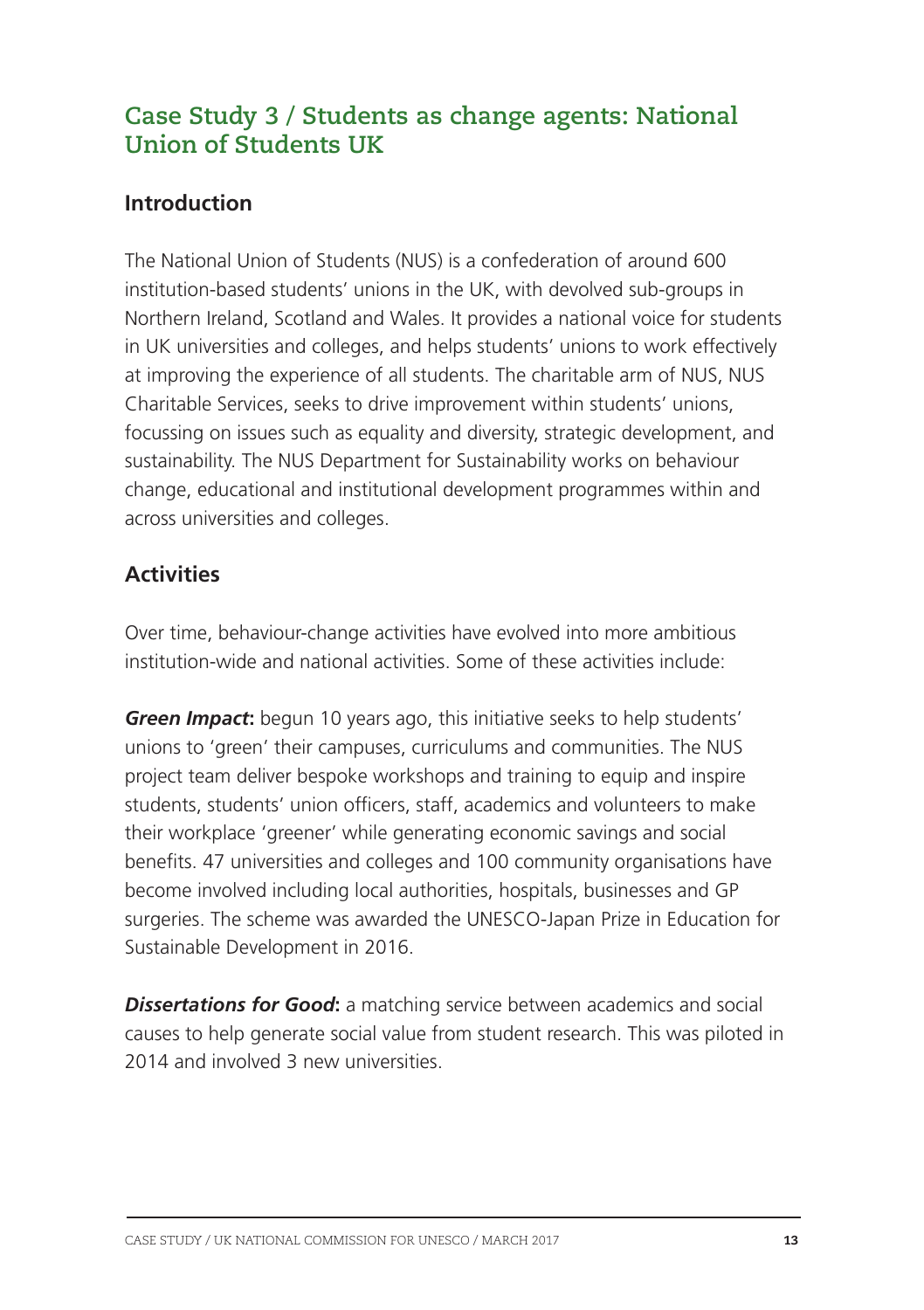*Responsible Futures***:** 20 universities are involved in this externally-assessed accreditation mark to assist institutions in helping students to gain the skills and experience they need to thrive in a global economy at a time of climate change.

*Snap it Off!***:** empowers students to send in photographs of energy wastage, supporting energy managers to cut electricity costs. 650 photos were received in 2014.

*Student Eats***:** 35 campuses are experimenting with student-led food production.

**Student Switch Off:** 44 UK and 7 international universities (150,000 students) are involved in an inter-dormitory energy-saving competition giving students a chance to win prizes. The competition saves an estimated 1,300 tonnes of carbon a year.

**The Black Out:** 10 universities are involved in this project to encourage students and staff to switch off departmental equipment over the weekend.

NUS is now building on this solid base of activity by organising annual Student Sustainability Summits, and international collaboration through Students Organizing for Sustainability. This is augmented by divestment campaigns and working on COP21 preparation campaigns.

#### **Impact**

- These activities are well-received by students and resulted in tangible savings in materials, fuel and carbon emissions, helping universities and colleges work towards their ambitious targets.
- Although difficult to quantify, many students have developed practical skills and have had their awareness raised and motivation enhanced in relation to climate change and other pressing issues.
- A wide range of academics within institutions have re-focussed their teaching programmes to address sustainability.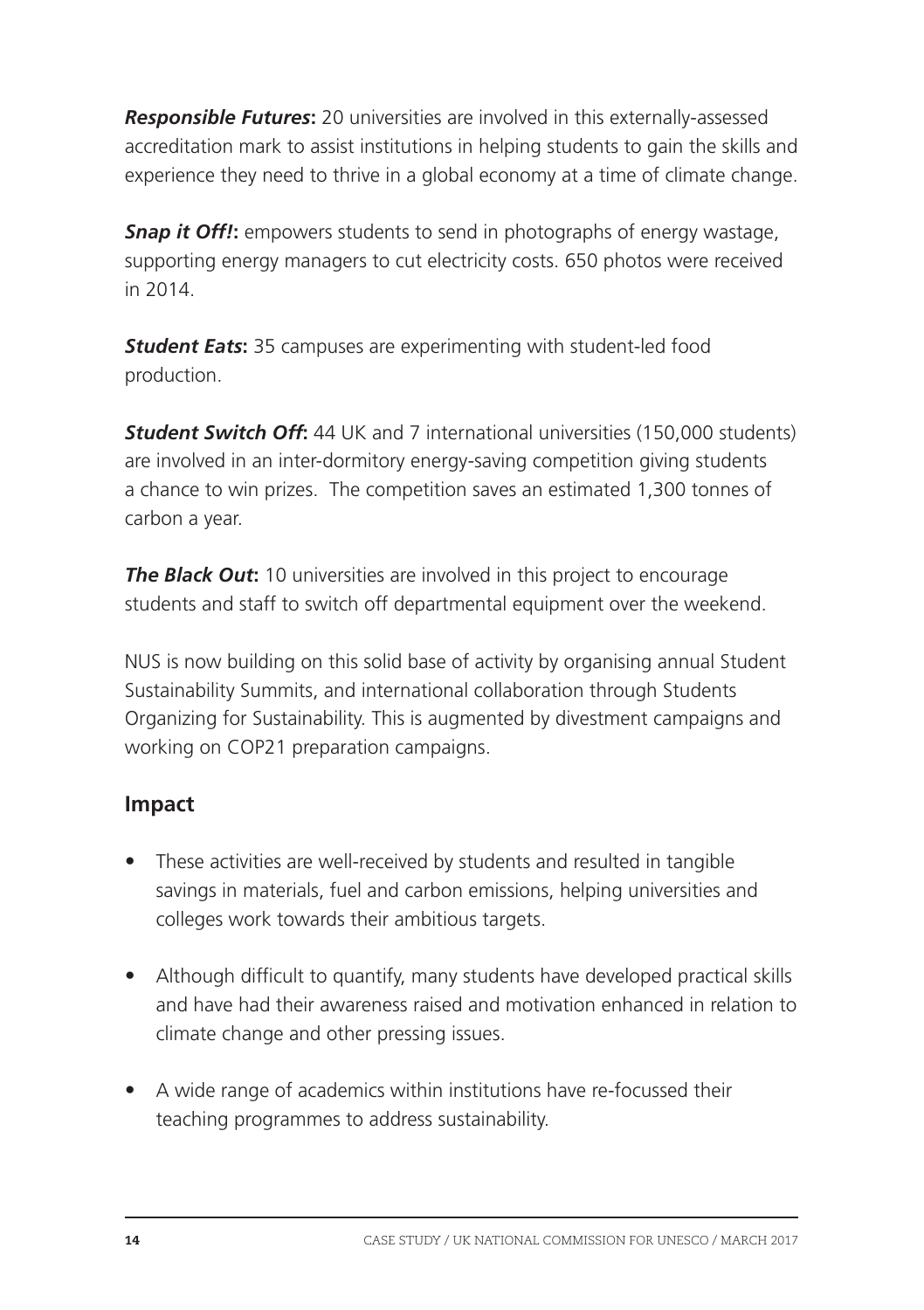• The impact has been much stronger within universities than in vocational colleges.

## **Conclusion**

The long-term work to seek the opinion of students has been crucial. These surveys have helped to establish that UK students want their institutions to take sustainable development seriously, to ensure that what they are taught has an appropriate sustainability focus and that sustainability is infused within established programmes, rather than presented in free-standing units or courses.

The key to the effectiveness of this work is leadership. This led to the manager of the programme winning the Inspiring Leader award in The Guardian newspaper's 2014 University Awards scheme. The citation for the manager's nomination said:

*His energetic, focused, and incisive leadership has had a significant impact on the involvement of students in university efforts to address sustainability…he champions a vision of students leaving tertiary education committed to resolving social and environmental issues through what they do in their lives.*

#### **Further Reading**

- 1. NUS: www.nus.org.uk/en/who-we-are
- 2. NUS Sustainability: www.nus.org.uk/sustainability
- 3. NUS Sustainability Programmes: http://sustainability.unioncloud.org/our-works
- 4. HEA / NUS / Change Agents 2015 Student Survey: https://www.heacademy.ac.uk/resource/student-attitudes-towards-andskills-sustainable-development-2015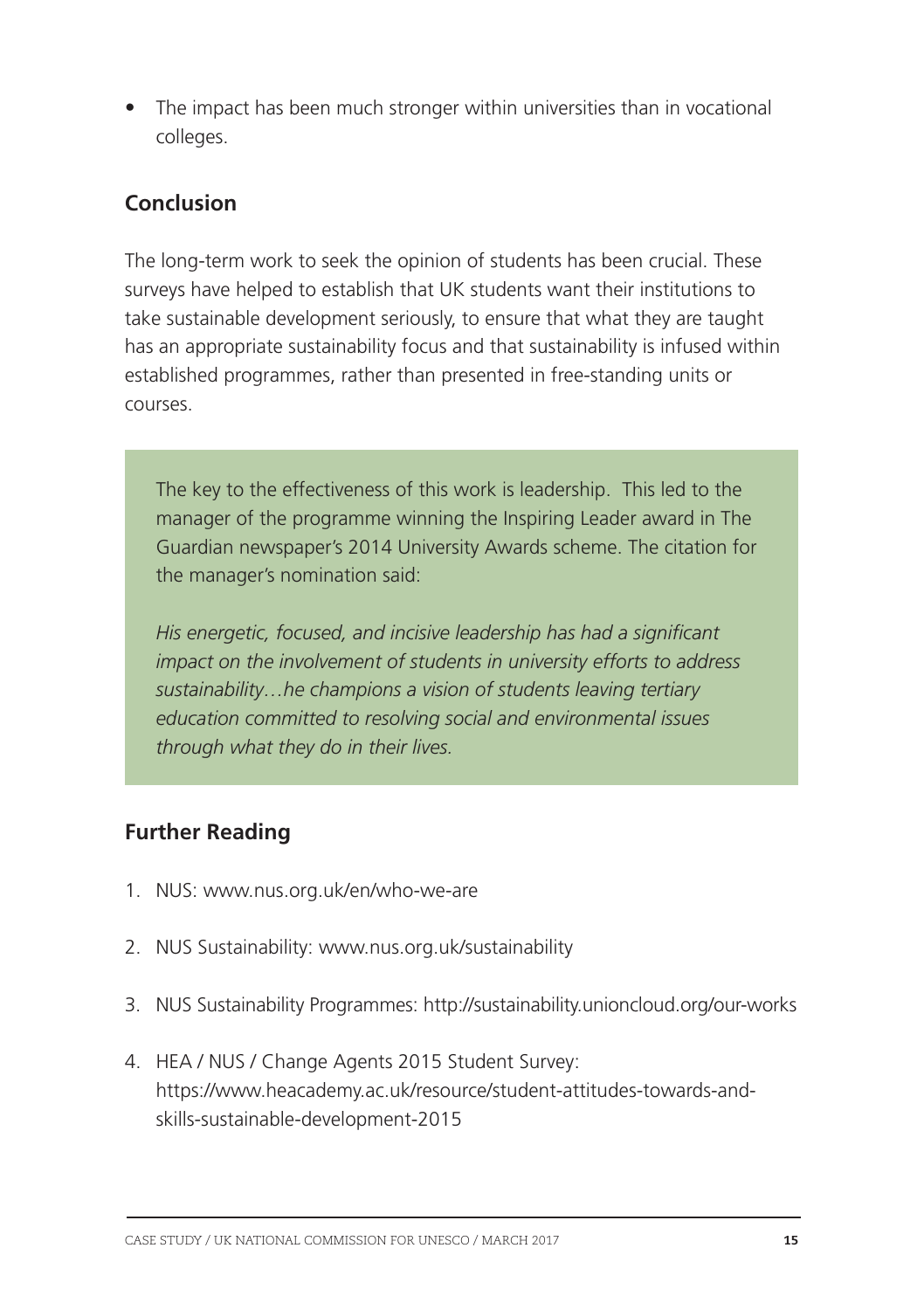- 5. Students Organizing for Sustainability: www.sos-alliance.world
- 6. The Guardian University Awards Scheme: https://www.theguardian.com/ higher-education-network/competition/2014/jan/14/higher-educationinspiring-leader-vote

# **Case Study 4 / Institutional change programmes in higher education: the UK's Green Academy change programme**

## **Introduction**

Green Academy is an institutional change programme initiated by the UK's Higher Education Academy (HEA). It is a voluntary scheme, seeking to help Higher Education institutions take a holistic approach to sustainable development by embedding ESD within campus, curriculum, community and culture.

Seven institutions took part in the pilot scheme in 2011. They were asked to: identify what they hoped to achieve from taking part in the Academy; appoint a project team of 5 people; and join a two-day residential workshop to develop a business case.

The Green Academy identified a number of challenges facing the Higher Education Sector in relation to the implementation of ESD and sought to help institutions address these, as well as their own individual challenges.

#### **Impact**

In 2012, the impact of the pilot Green Academy programme was evaluated. The evaluation included on-site visits and interviews with students and staff. It sought to assess:

- the impact on institutional practice in teaching and learning and curriculum review and development;
- impact on wider institutional policy;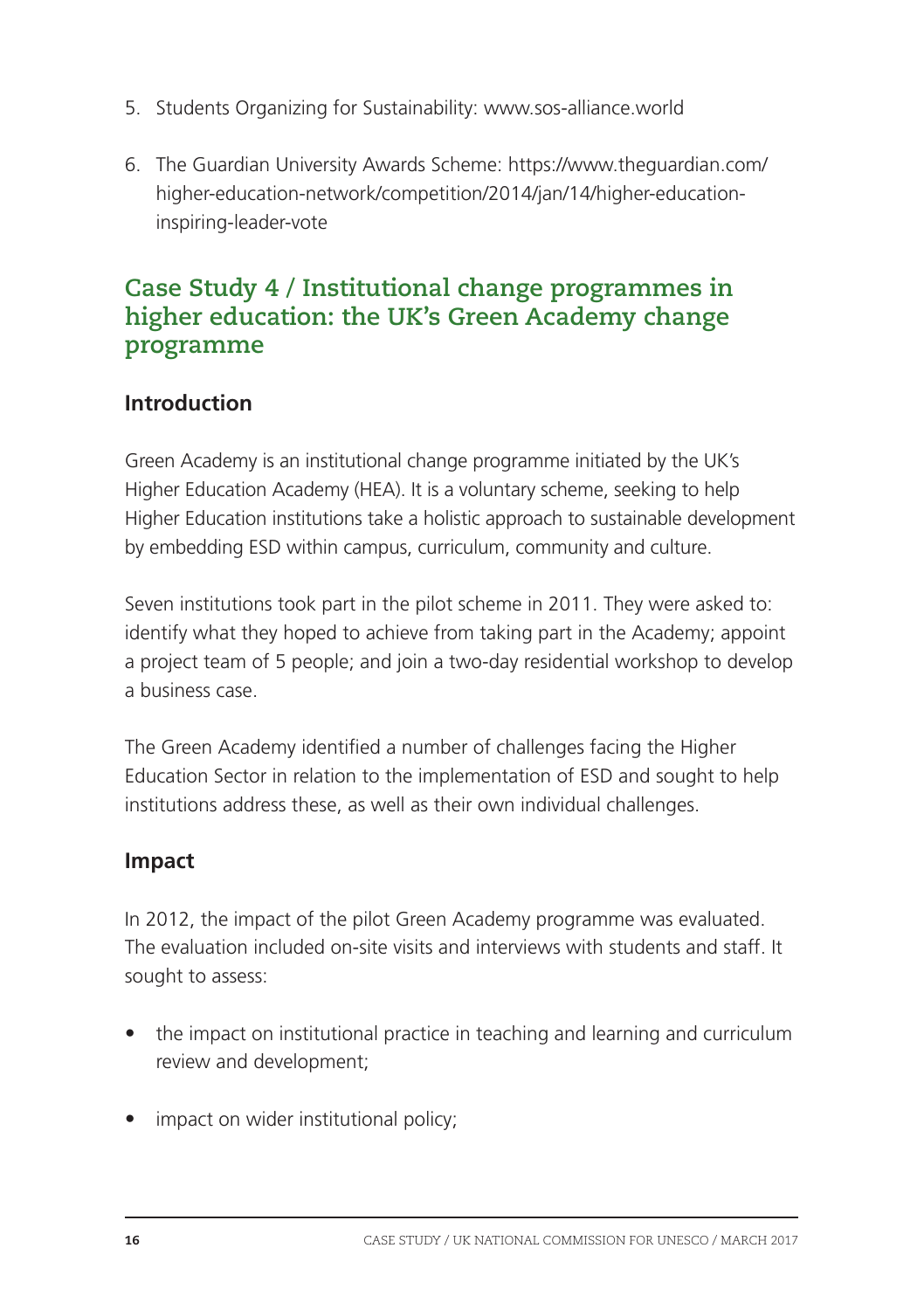• effectiveness of the programme in contributing to wider staff participation in the change programme.

The evaluation took account of the fact that the seven participating institutions were at different starting points in their sustainability policies and practices. It sought to provide an analysis of the pilot which could inform future development of the Green Academy change programme.

It identified a number of themes to help measure the impact of the Green Academy change programme on the implementation of ESD within the institution. These included management, curriculum, teaching, learning, decision-making, employment and careers advice and specific projects.

The evaluation concluded that overall the impact of the Green Academy had been positive. The institutions involved found that being part of the programme galvanized their work on ESD – they were able to develop their sustainability agendas more quickly, on a broader front, in different ways and at bigger scales than would otherwise have been possible.

The participating teams focussed their work on: changing institutional strategies; embedding sustainability into the curriculum; developing the institutional narrative; and engaging management and students.

The institutions demonstrated significant progress across all areas. One particular benefit of the Green Academy pilot was to help provide a more cohesive approach to ESD which had previously been fragmented. The teams identified ways to engage disciplines which had not previously placed sustainability high on their agenda.

## **Conclusion**

The Green Academy pilot provided a solid basis on which further progress could be made, but familiar obstacles of insufficient time and resources and discipline silos remain a barrier to such a scheme achieving its full potential. University teams would benefit from support with areas such as leadership, mapping, target-setting and monitoring.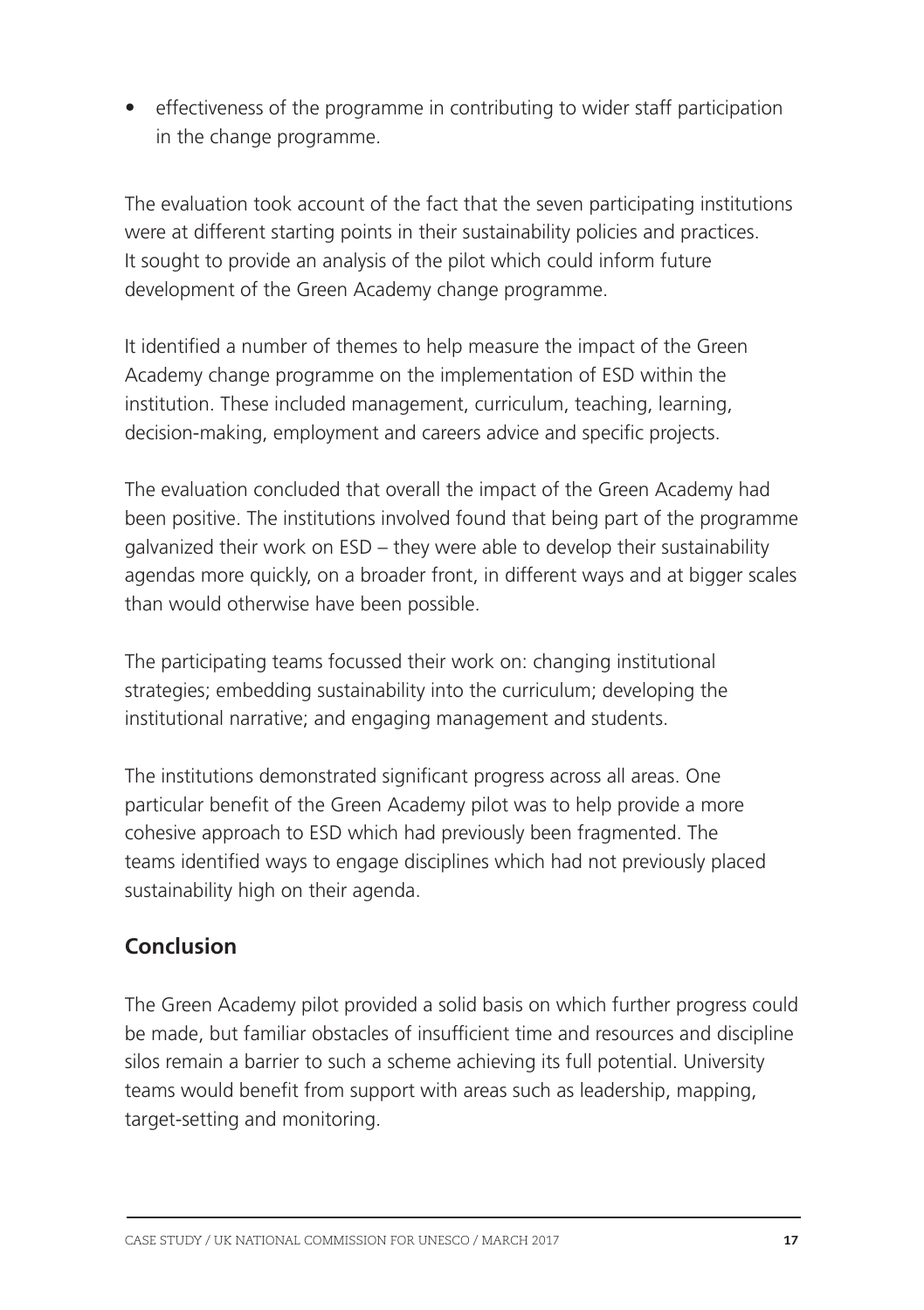One institution set a specific compulsory target for every faculty in relation to the curriculum presented to students. The majority went for a voluntary approach – working with departments to demonstrate sustainability's relevance to each discipline.

The teams also discovered the importance of using the most effective methods of communicating the sustainability message including: engaging with key committee, holding profile-raising events, and having presentations and discussions with faculties.

#### **Further Reading**

- 1. Higher Education Academy Green Academy: http://www.heacademy.ac.uk/ projects/detail/esd/esd\_green\_academy
- 2. Evaluation of the impact of the Green Academy programme and Case Studies: http://www.heacademy.ac.uk/assets/documents/esd/Green-Academy-Evaluation-Case-studies.pdf
- 3. Embedding Sustainability Into the Higher Education Curriculum: Lessons from the UK's Green Academy Change Programme: http://sciforum.net/ conference/wsf-4/paper/2459

# **Case Study 5 / International education through distance learning: the post-graduate Education for Sustainability programme at London South Bank University**

#### **Introduction**

This post-graduate Education for Sustainability programme was established in 2004 by a consortium of NGOs and academics in response to the Rio Earth Summit's calls for education to play a key role in sustainable development. With funding from the EU and WWF-UK, the programme was developed as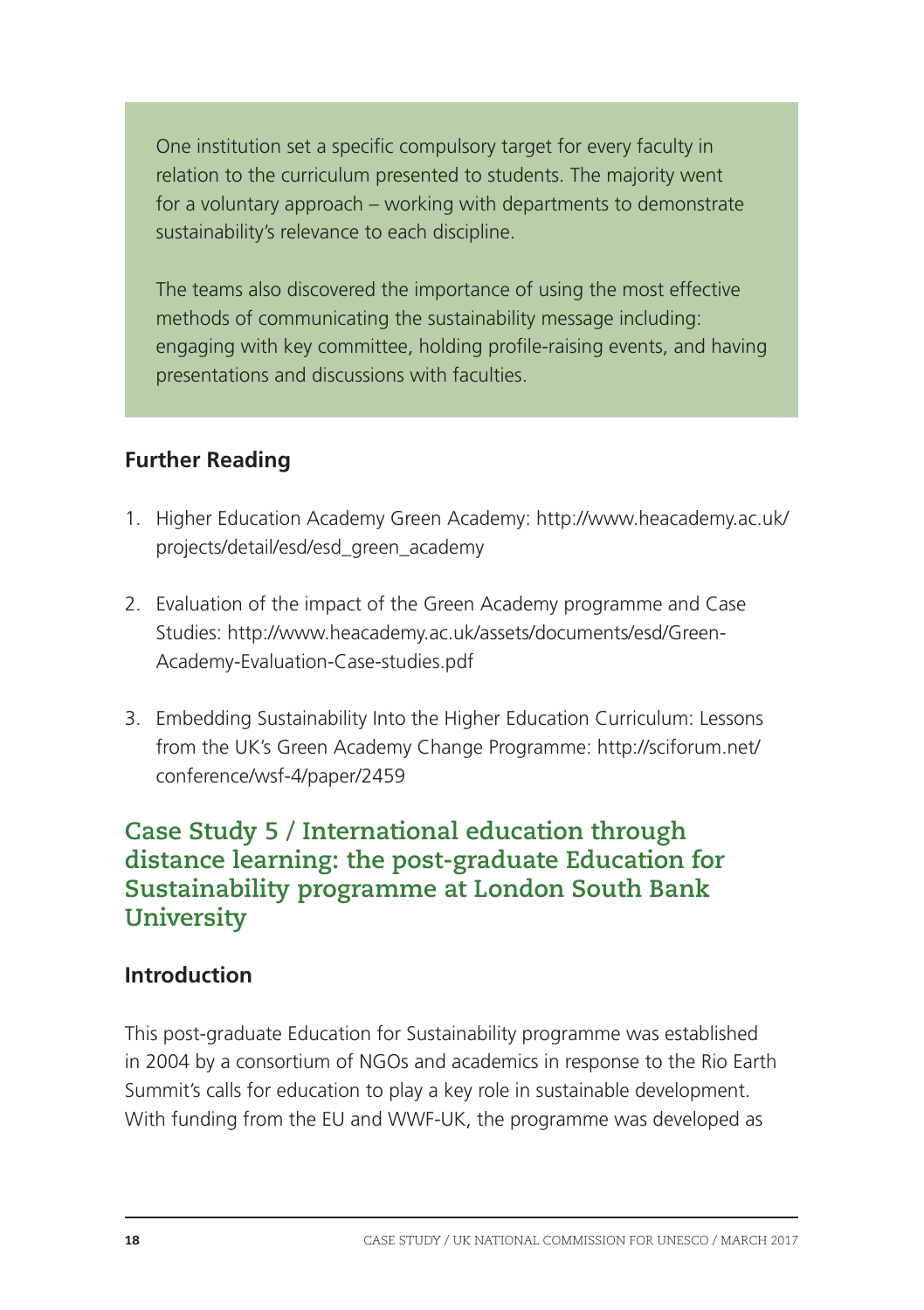a distance-learning course to enable the widest possible access for educators from all global regions. It is designed to be relevant to real world applications and to encourage active engagement with the business, public and not-forprofit sectors.

The programme offers courses that cover the theory and practice of Education for Sustainability. It has provided capacity building for educators from NGOs, environmental journalism and conservation organisations from over 40 countries and contributed to policy and practice, for example, in case studies for the United Nations Environment Programme.

#### **Impact**

- Regular independent reviews of the programme have rated it as highly effective in promoting transformative learning and critical thinking and enabling participants to become effective agents for change.
- Participants from the Commonwealth African Scholarship have gone on to hold key positions of influence in education ministries, universities, news media, African RCEs and environmental NGOs. This student group has formed a strong learning network of practice in ESD across the whole African region, including Nigeria, Zambia, Kenya and the Seychelles.
- ESD academics are widely published and engage in national and international research projects for government departments, multi-lateral bodies such as UNESCO and the EU, and international NGOs.
- The programme has contributed to discussions on embedding ESD within the Higher Education curriculum.

ESD academics are also practitioners and have strong links with a number of key environmental and development NGOs.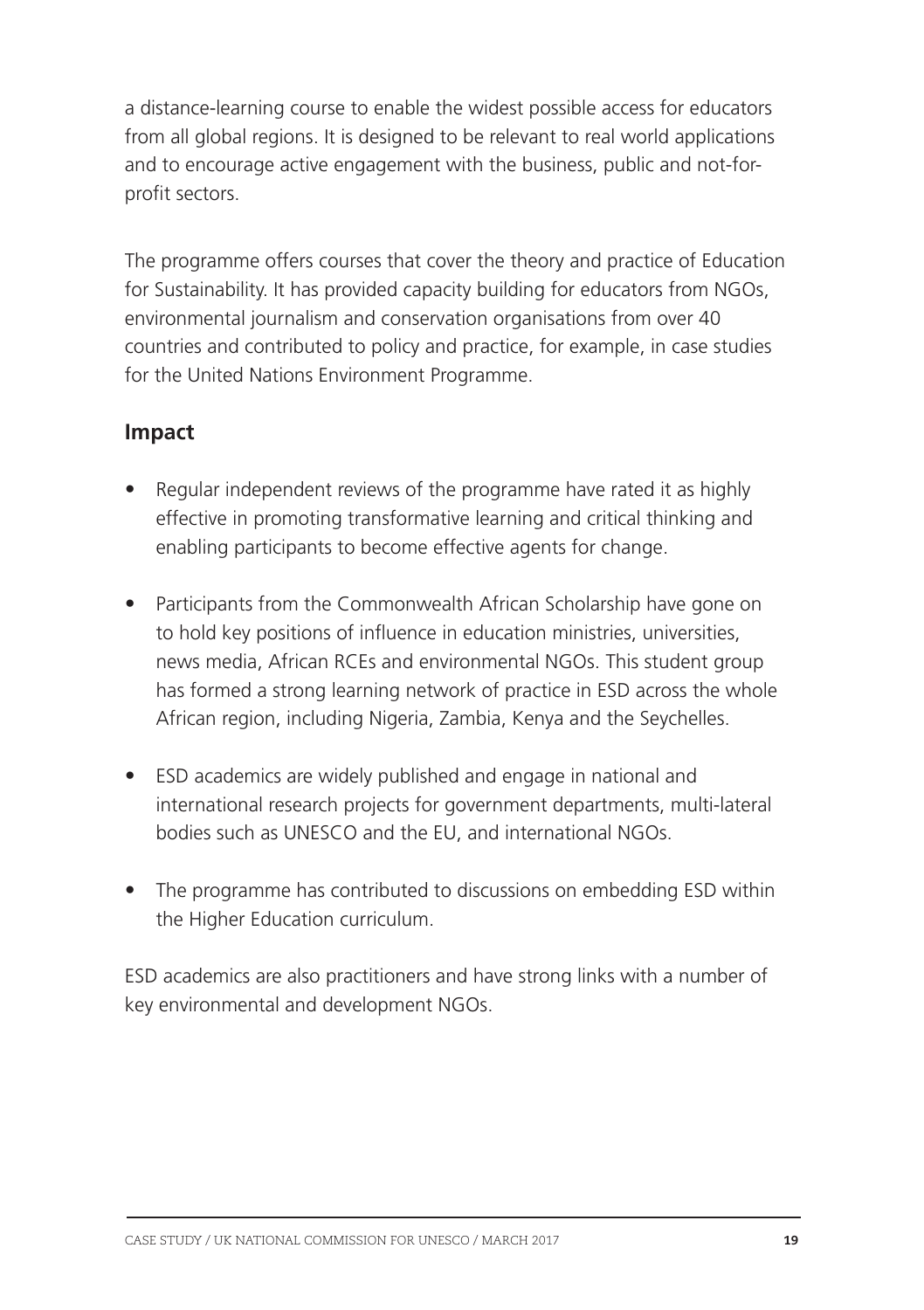# **Conclusion**

The programme has been successful at attracting a wide range of participants from across the globe, many of whom have gone on to act as change agents within their subsequent institutions or employers. The provision of substantial external funding has been a significant factor in increasing the reach and impact of the programme.

# **Further Reading**

1. Impact of the Education for Sustainability Master's Programme: Perceptions on Professional Development of African Alumni from London South Bank University: https://www.lap-publishing.com/catalog/details/store/ru/ book/978-3-659-30092-9/impact-of-the-education-for-sustainability-masters-programme

# **Case Study 6.1 / Disadvantage and ESD: Down to Earth Project in Wales**

#### **Introduction**

Down to Earth (DTE) is a not-for-profit organisation in the Swansea area created to explore hands-on, practical ways of using sustainability education to engage with disadvantaged and marginalised people. Programmes to engage people who are not in mainstream education or employment in ESD are rare. However, such communities are often more exposed to risks relating to lack of sustainability such as air pollution, poor nutrition and poor housing.

DTE provides opportunities for people to engage in ESD, in order to improve their life chances. The idea is to provide life-changing experiences through improving quality of life and tackling poverty, improving communities with inspiring, sustainable infrastructure and increasing community cohesion and social inclusion.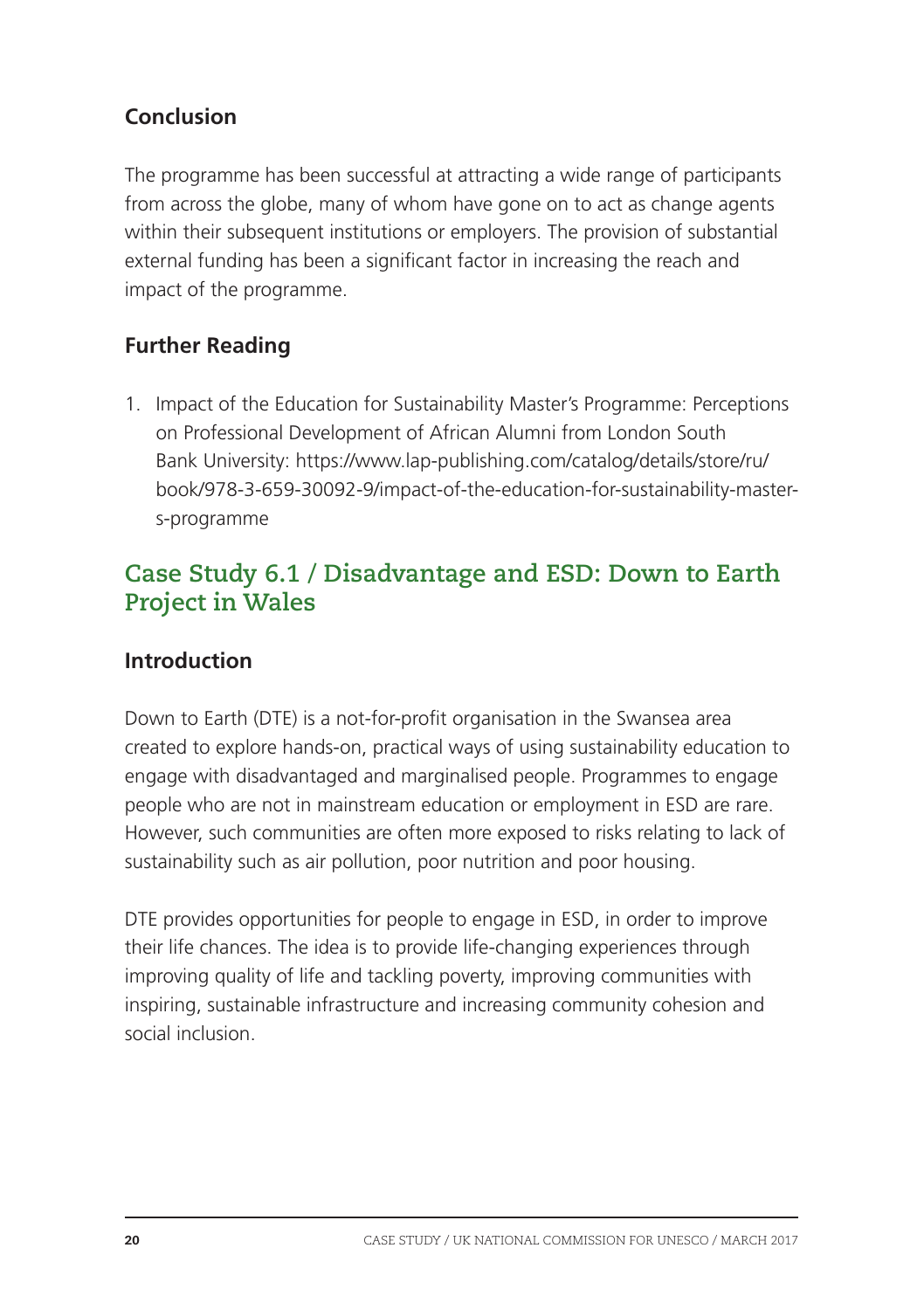## **Activities**

The people DTE works with build cutting-edge training venues which then become the venues for future participants. The groups learn to merge traditional and sustainable construction and create sustainable food growing areas and outdoor learning spaces. This action-orientated approach helps to boost self-esteem by developing skills and a sense of achievement.

#### **Impact**

DTE puts disadvantaged learners into a learning environment where they experience sustainability. External evaluations of the project have recorded significant improvements to the lives of the participants in the project. These include:

- Increased self-esteem.
- Improved social interaction.
- Increased understanding of sustainable development.

*"The sense of support and camaraderie was like being wrapped in a warm blanket. That feeling of security and safety enabled me to take initial tentative steps back into the world and within such a short time without my realising I found myself taking huge strides."* 

- DTE participant who had a brain injury

# **Case Study 6.2 / Disadvantage and ESD: St James's Community Forum, Belfast**

#### **Introduction**

St James's Community Forum is a community-led initiative which provides practical support for local residents and promotes tolerance and community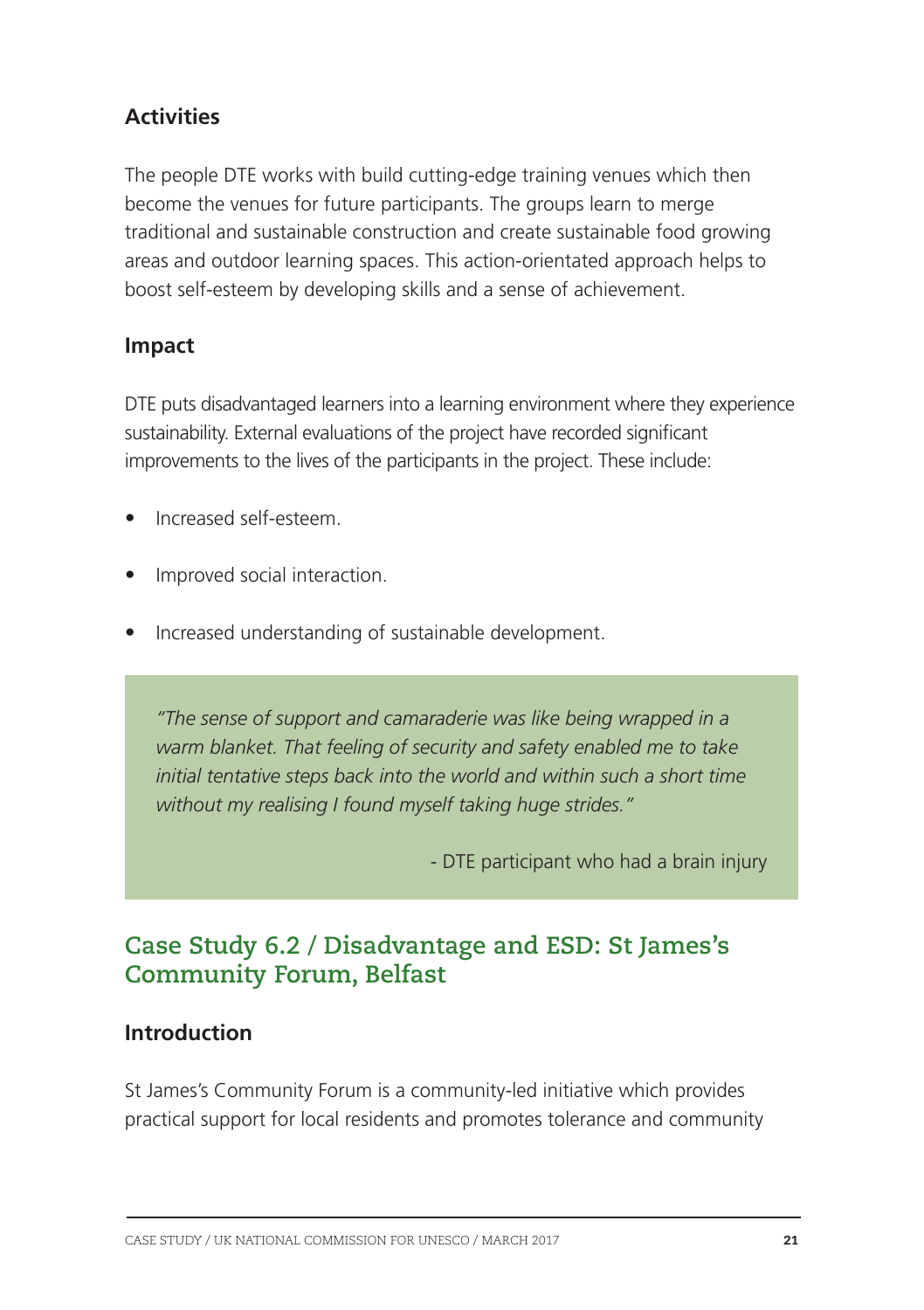cohesion. It was established twenty years ago in an area of high unemployment and deprivation, beginning with the renovation of a derelict building. The building was used as a base to bring the community together and act as a hub for community activities.

# **Activities**

Practical activities include parent and toddler groups, after school care and access to computers. Children are also exposed to life-enhancing visits to museums and theatres. Young people are actively involved in deciding the direction of the Forum and offered a range of courses to help build skills and self-esteem. An urban farm was recently introduced, providing access to animals and the only green space in the area.

#### **Impact**

Since its inception, many young people and adults have come through the doors of the renovated building, contributing and learning to live more sustainably.

Having emerged from extensive conflict, the ethos of the Forum is to promote an open door policy and provide a safe space free of sectarianism, hate and fear. The Forum aims to show children and young people an alternative way of life, using learning and experiences to help leave behind old prejudices.

# **Conclusion**

ESD can be used to help vulnerable and marginalised communities. It does not have to be something which is 'taught' but can be experienced practically to demonstrate and provide a way out of poverty, build bridges and promote community cohesion.

# **Further Reading**

1. Down to Earth Project: http://www.downtoearthproject.org.uk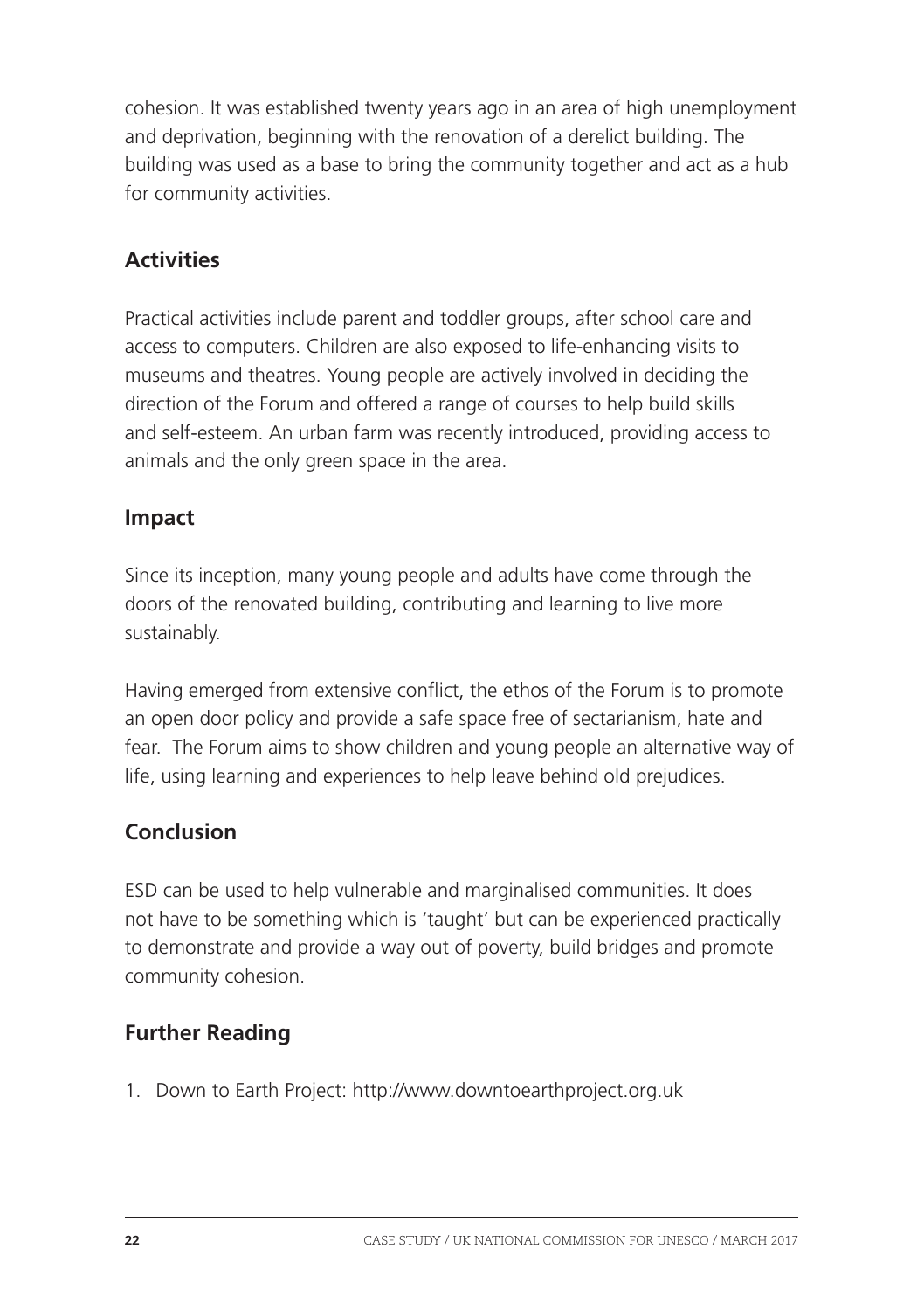# **Case Study 7 / Education business partnership and professional practice: Sustainable Development Advocacy**

#### **Introduction**

The Bulmer Foundation's Master's Degree in Sustainable Development Advocacy (MA SDA) is a career-focused course that trains graduates to influence their employer to adopt more sustainable practices. The Masters has involved hundreds of students from a wide spectrum of careers in local government, businesses and the professions. The Bulmer Foundation was established as an independent charity in 2001 with financial support from the Herefordshire cider makers H P Bulmer Ltd. The remit of the charity is to educate and enable those who aspire to demonstrate sustainable development. The Foundation currently receives part of its core funding from the drinks company Heineken UK. It faces a number of key sustainability issues such as the supply of water, sourcing its ingredients sustainably and reducing its carbon footprint.

The MA SDA provides academic training and professional experiential learning. Graduates from the programme become knowledgeable critical thinkers and sustainability practitioners with professional experience of leading real life projects for a range of clients.

Since its inception in 2003, the course has produced sustainability professionals who have progressed to successful careers, promoting sustainable development across all sectors.

#### **Impact**

- Students gain real world professional experience, relevant skills and increased confidence.
- The sponsoring businesses benefit from an enhanced sustainability reputation, bespoke sustainability projects and strategies and increased sustainability skills in their workforce.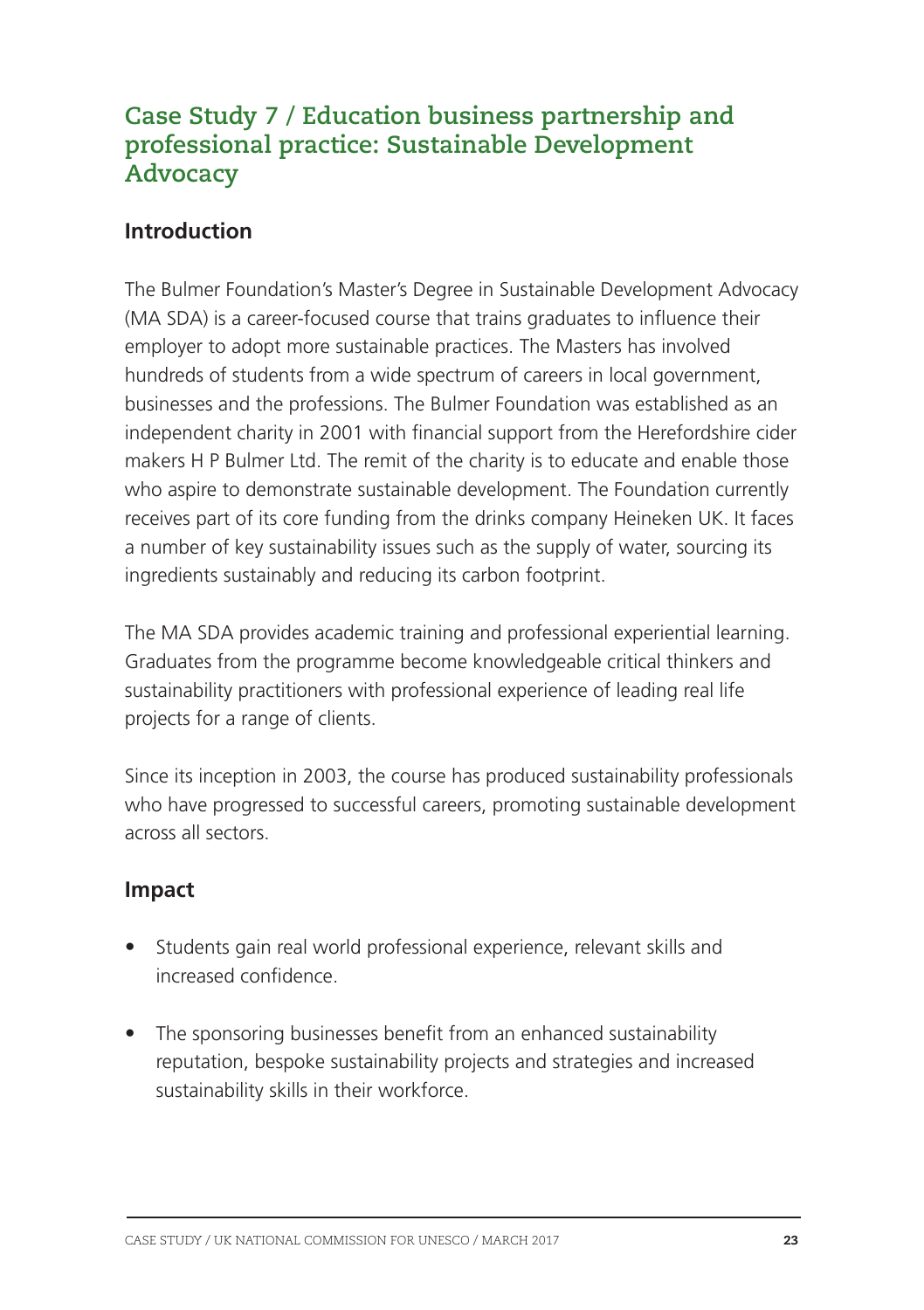# **Conclusion**

Private sector partnerships can provide an effective route to delivering sustainable development. Participants gain valuable insight into how corporations might approach sustainable development. A partnership with one company can be used to promote the credibility of "sustainability is good business" to other businesses and organisations in other sectors.

A local vegetable box company benefitted from being involved in the MA SDA by gaining a better understanding of the vegetable box market, increasing its network of suppliers, raising its profile and becoming more economically sustainable. Heineken UK has benefitted from research into sustainability interventions which can be developed across production sites, a bespoke report showcasing its contributions to sustainable development and the opportunity to reflect and plan how to take the sustainability agenda forward. The students involved in these studies gained market research, project management and business skills and had the experience of working in a successful corporate marketing team.

#### **Further Reading**

1. Sustainable Development Advocacy (Professional Practice) MA: http://www.worcester.ac.uk/journey/sustainable-development-advocacyprofessional-practice-ma.html

# **Case Study 8 / Aligning Welsh business and sustainability: Cynnal Cymru-Sustain Wales**

#### **Introduction**

*Cynnal Cymru-Sustain Wales* was established in 2002 to support the Welsh Government's statutory, constitutional commitment to sustainable development. From 2013 to 2016, the Welsh Government contracted *Cynnal*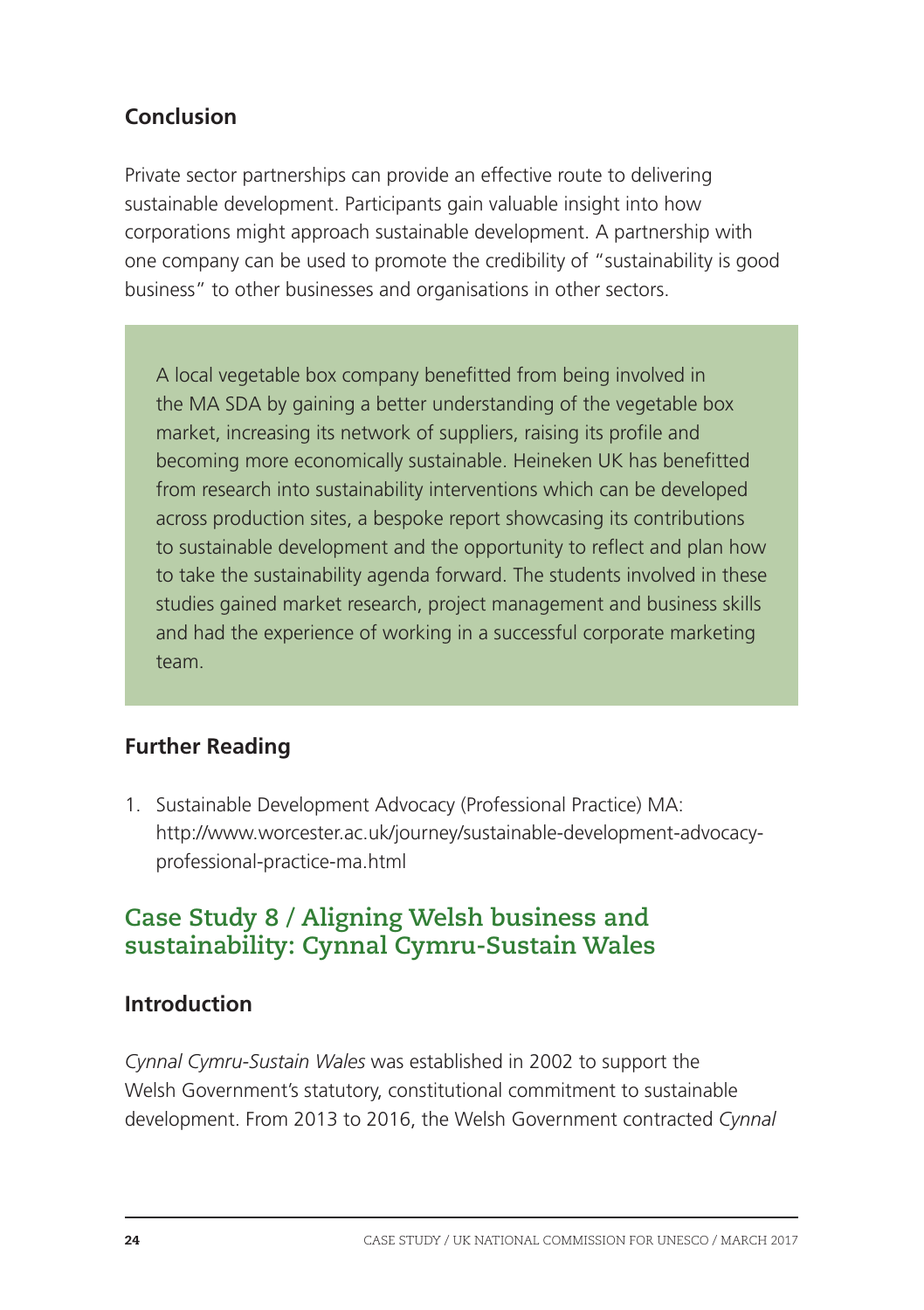*Cymru-Sustain Wales* to manage the Sustainable Development Charter – the means by which organisations in Wales voluntarily committed to the principles of sustainable development.

*Cynnal Cymru-Sustain Wales* facilitates shared learning through peer networks. It runs annual events which bring practitioners together to explore issues and challenges and provides training and consultancy to help professionals and organisations embed systems into their strategy and operations. The Charter was run as an extension of these activities.

# **A Welsh Context for ESD**

The Well-being of Future Generations (WFG) Act requires 44 public bodies to pursue a set of seven national Well-being Goals based on the principle of sustainable development. *Cynnal Cymru-Sustain Wales* provided seminars and workshops to help train professionals and organisations in how to interpret and embed the Goals. This included:

- Seminars for Corporate Planners, Procurement Managers and Facilities Managers which used scenarios to enable critical analysis on the potential impact of the WFG Act.
- A Continuing Professional Development certified training module for businesses and third sector organisations.
- A level 4, 200 credit, work-based module accredited by Cardiff Metropolitan University that explored strategic approaches to behaviour change, materiality, policy and integrated reporting within the context of the WFG Act.
- Seminars for publicly-subsidised arts organisations on how to use industryspecific tools to generate strategy and reports that provide evidence on contribution to the Goals.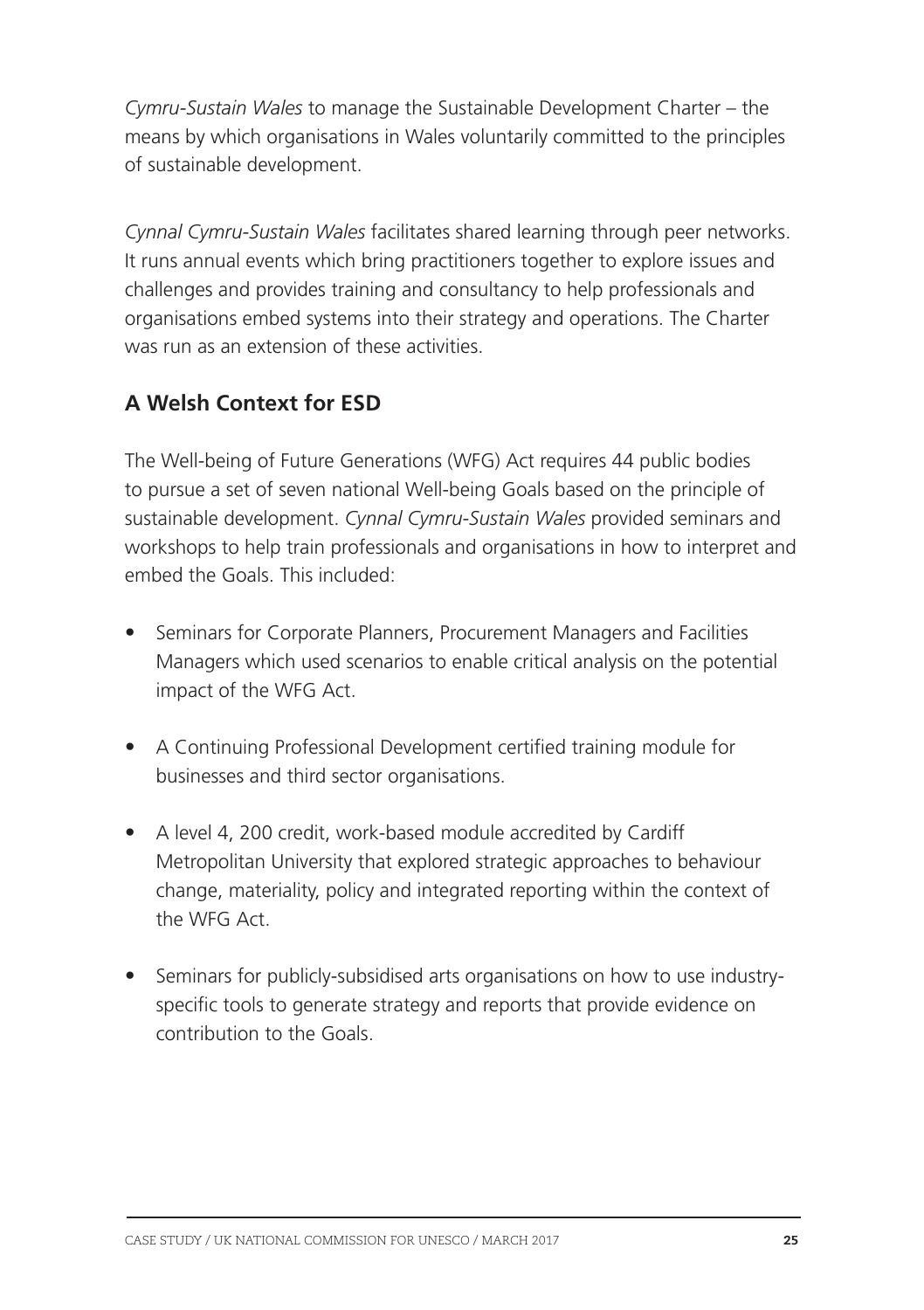#### **Impact**

These activities have increased knowledge and understanding of the Act and prompted businesses and third sector groups to align their strategies and values to those of the WFG Act. This was designed to ensure coherence between public policy and practice, commercial business and citizen-led actions. This will help to enable the alignment of data across sectors to monitor progress towards the national goals via a set of 'National Indicators'. These will be population-level indicators, not KPIs for organisations which are relevant and engaging for citizens.

A number of organisations re-aligned their strategies so that their work plans could be cross-referenced to the Well-being Goals. By doing this, organisations are reporting not just on their own business interests but on their contribution to national goals. As a result, there is evidence that businesses in Wales are beginning to be mindful of how their pursuit of profit contributes to wider well-being.

There is a growing demand for ESD and work-based learning in Wales in recognition of the strategic intention and potential of the WFG Act. As managers and leaders develop their understanding of sustainable development they are increasingly commissioning training for their employees.

## **Conclusion**

Legislating for Sustainable Development demonstrates a strong commitment by the Welsh Government to the principle and a requirement for action on the part of public bodies. As this example demonstrates, legislative requirements need to be accompanied by education and training to ensure that there is real change in understanding and practice on the ground, both in public and private sector bodies.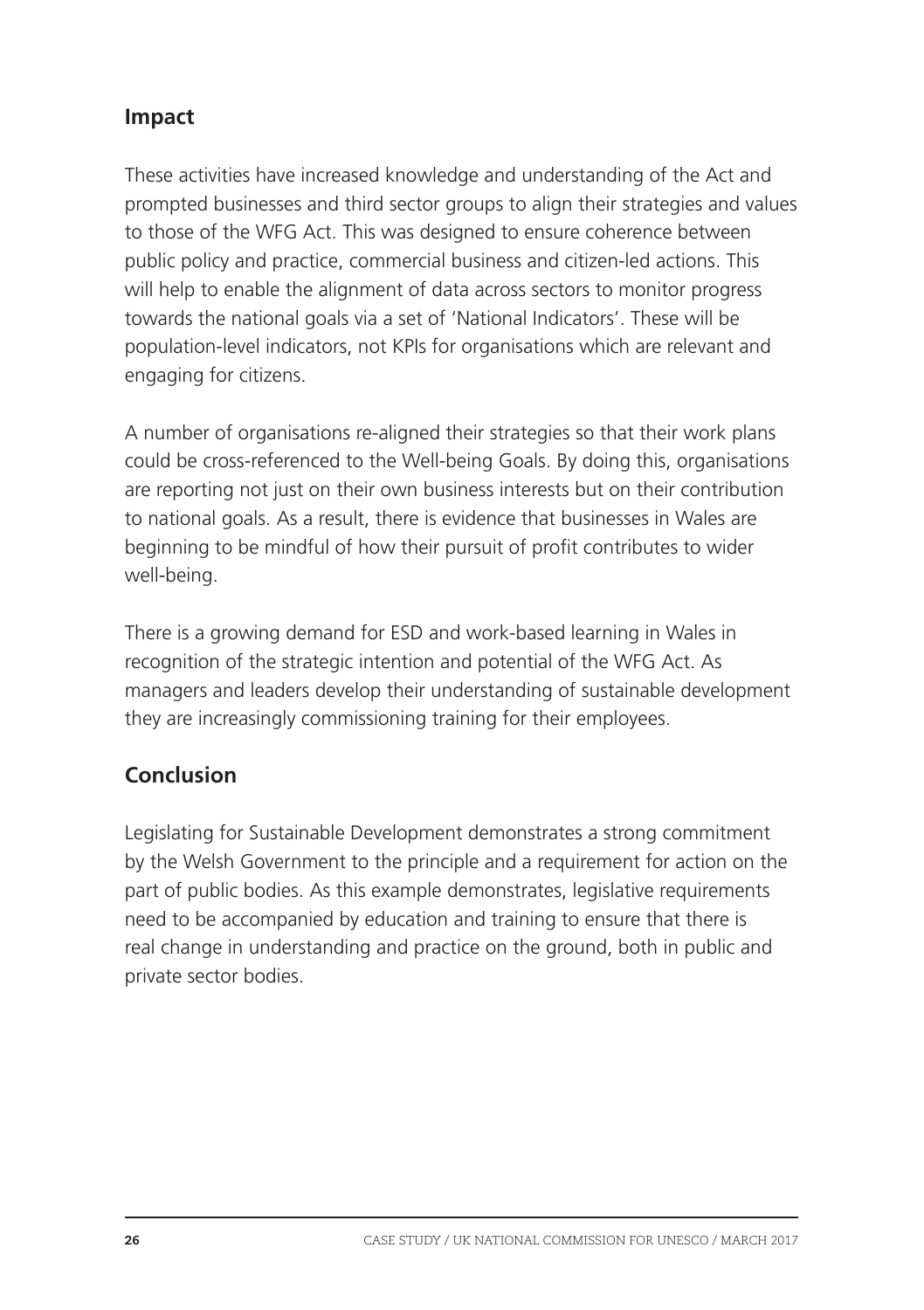A civil engineering firm used the assignments of the level 4 module to align its annual sustainability report to the Well-being Goals. Many of its clients are public bodies. It can now demonstrate how each contract contributes to the client's statutory sustainable development obligations.

#### **Further Reading**

- 1. Cynnal Cymru: http://www.cynnalcymru.com/training/
- 2. WFG Act: http://thewaleswewant.co.uk/sites/default/files/Guide%20to%20 the%20WFGAct.pdf
- 3. WFG Act: https://youtu.be/rFeOYlxJbmw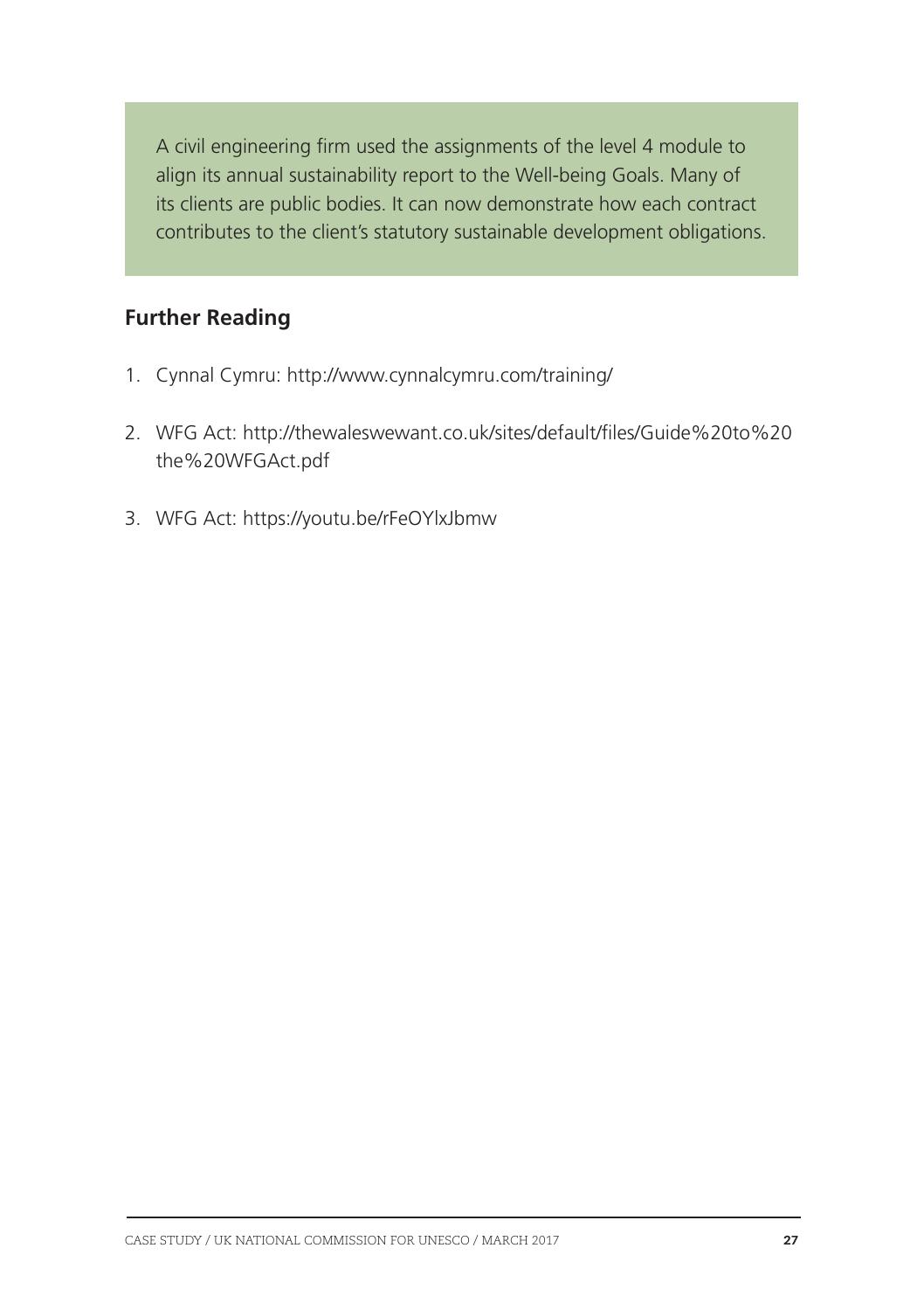# 4 / Summary of Case Study Themes

- ESD requires long-term commitment. Change can be slow and programmes may need time to develop before their impact can be assessed.
- There is grassroots enthusiasm for ESD among many of the institutions, companies and communities involved. Schools, higher education institutions, local community groups and businesses can all engage in successful ESD programmes, often driven by people on the ground.
- ESD can play a key role in the delivery of many of the new SDGs. ESD is a tool for delivering practical change.
- ESD can take many forms, from a community-led regeneration project in a deprived area to a master's degree for future world leaders. This represents both a challenge and an opportunity for policy-makers seeking to develop coherent and effective ESD strategies.
- Changes in government priorities and support can have a significant effect on the success or otherwise of ESD programmes.
- ESD activities lend themselves to various forms of scaling up some could be adopted and promoted at a national level, others could be replicated in different local communities.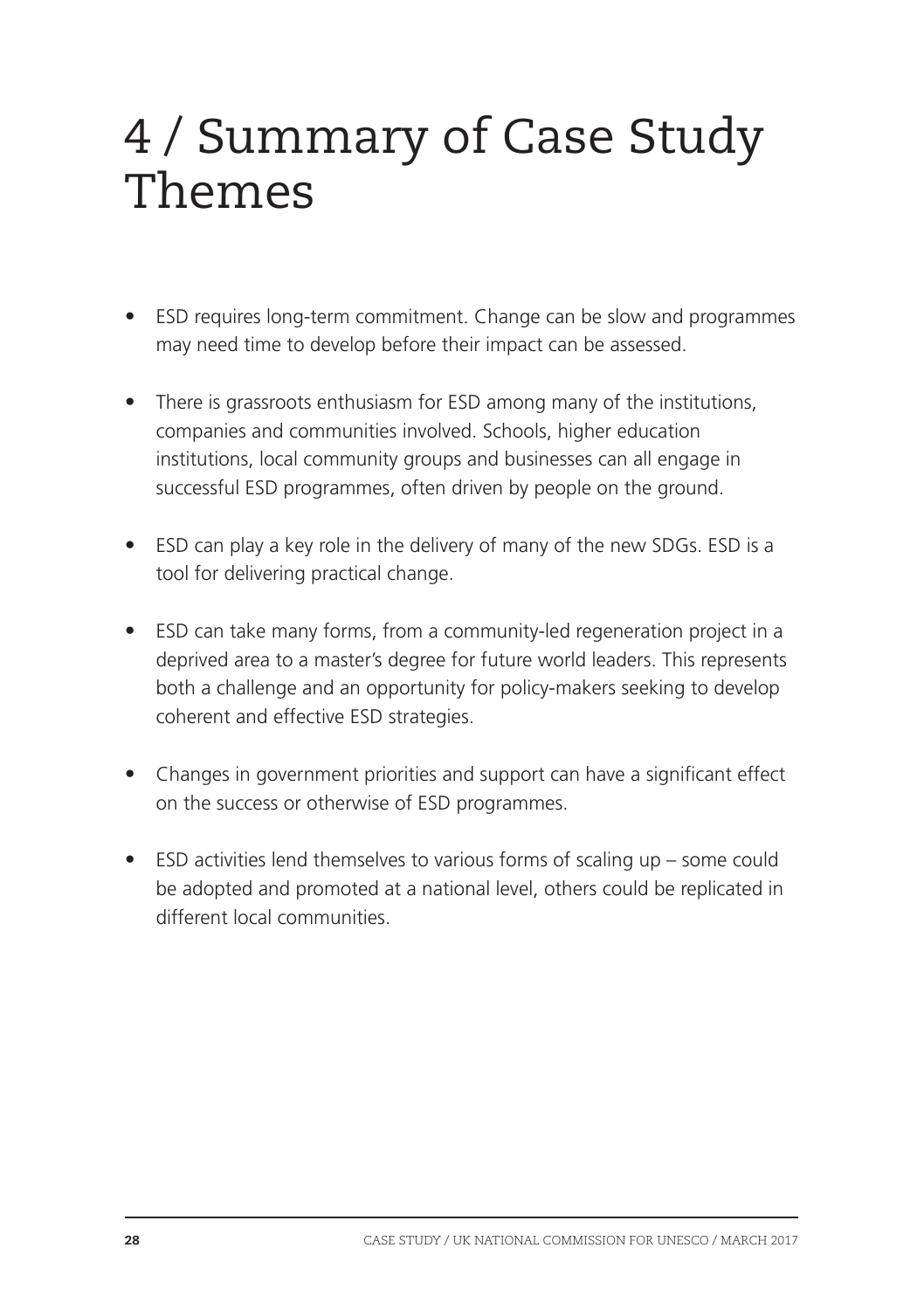# 5 / References

- 1. UNESCO, Education for Sustainable Development, http://en.unesco.org/ themes/education-sustainable-development
- 2. UNESCO, November 2014, Aichi-Nagoya Declaration on Education for Sustainable Development, http://unesdoc.unesco.org/ images/0023/002310/231074e.pdf
- 3. UNESCO, November 2013, 37 C/57: Proposal for a Global Action Programme on Education for Sustainable Development as Follow-up to the United Nations Decade of Education for Sustainable Development (DESD) after 2014, http://unesdoc.unesco.org/images/0022/002243/224368e.pdf
- 4. UNEA, May 2016, List of Resolutions adopted at UNEA-2, http://web.unep. org/unea/list-resolutions-adopted-unea-2
- 5. Education Scotland, August 2016, How good is our school? 4th Edition, https://education.gov.scot/improvement/Documents/Frameworks\_ SelfEvaluation/FRWK2\_NIHeditHGIOS/FRWK2\_HGIOS4.pdf